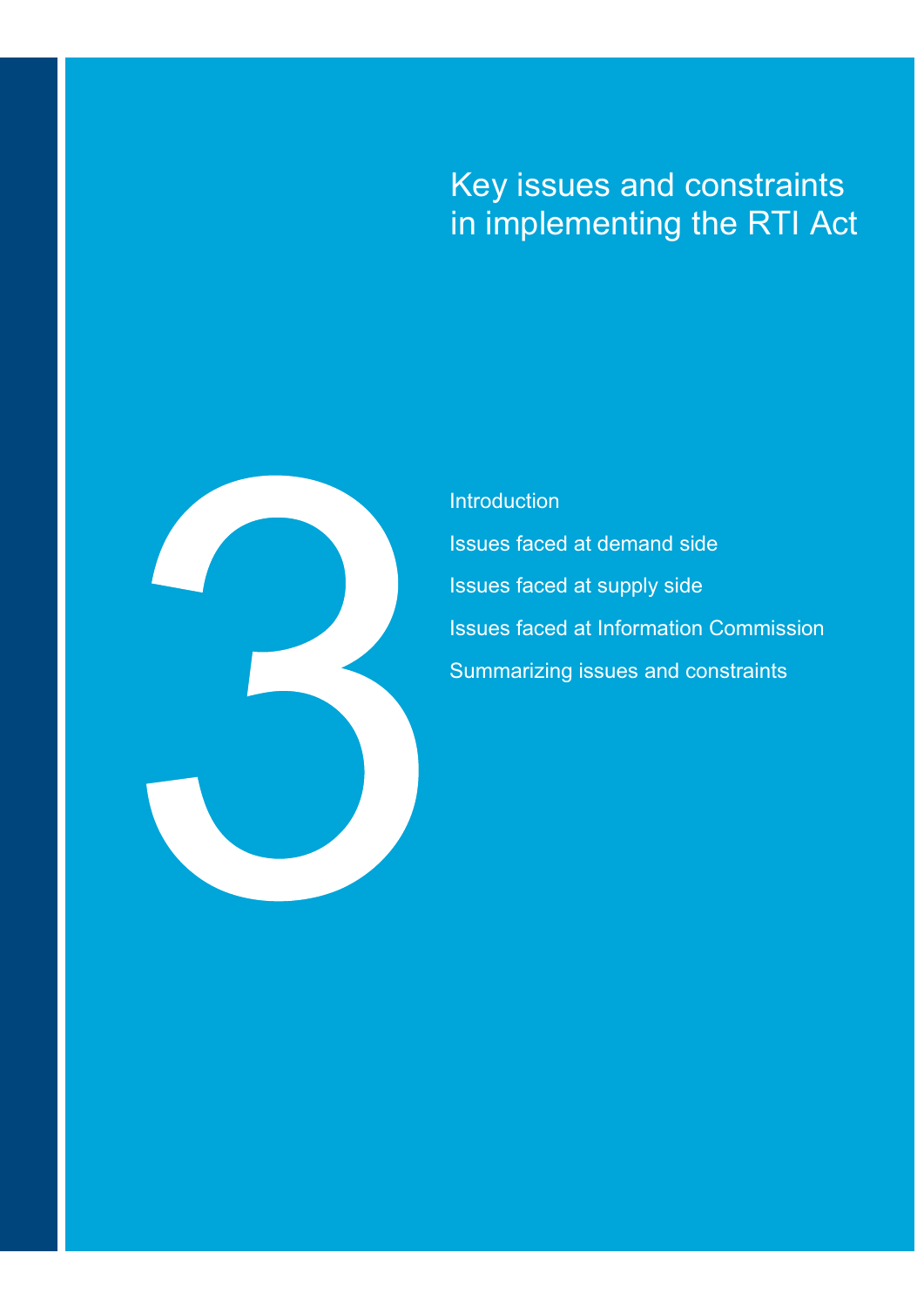# 3.1. Introduction

As mentioned earlier, the "The Right to Information Act" became operational on 12th October, 2005. This law empowered Indian citizens to seek information from Public Authorities, thus making the Government and its functionaries more accountable and responsible. Unlike many other countries (for e.g. UK) which took several years to operationalise the Act post the enactment, India took only a few months to bring it into force. This time was inadequate to change the mindset of the people in Government, create infrastructure, develop new processes and build capacity to deliver information under this Act. This has led to implementation issues which need to be identified and addressed.

A preliminary list of issues was identified through discussions with various stakeholders<sup>12</sup> like the State and Central Information Commissions, Civil Society Organizations and Media Agencies. Issues identified through this exercise were compiled and made available on the Department of Personnel & Training website (www.persmin.nic.in), for review and feedback by a wider audience<sup>13</sup>. Thereafter, these issues were converted into hypotheses<sup>14</sup> which were proved/ disproved through the field survey, results of which are provided in this chapter.

In this study, an attempt has been made to identify issues and constraints in the implementation of the Act. This has been approached from 3 dimensions:

**Demand Side:** This dimension pertains to the information seeker side and follows the issues and constraints faced by the information seeker, while filing for information request. The study of this dimension included a survey of:

- Citizens (irrespective of whether they have sought information under RTI or not)
- Past applicants

Attempt has been made to get feedback on various operational issues and constraints from various Civil Society Organizations and social activists who are contributing towards building awareness at the grassroot levels. While the survey has been the prime mode of data gathering, the study also encapsulates the relevant verifiable/obvious observations/conclusions.

**Supply Side:** This dimension pertains to the PIO, Nodal Department for RTI implementation and Administrative Training Institutes involved in imparting RTI training. This dimension covers the issues and constraints faced by the Public Authority from the point of receipt of a RTI request to the point when information is delivered to the applicant. The study of this dimension included

- Survey specifically for the PIOs and FAAs
- PIO Workshops
- Discussions with Nodal Departments and Administrative Training Institutes

**Adjudicatory Side (Information Commission):** The study of this dimension included one-to-one meetings with State Chief Information Commissioners, Survey of State Information Commission website and 4 national level workshops attended by the representatives of the Central Information Commission and Chief State Information Commissioners. The study also covered various Civil Society Organizations and social activists to study the experiences of citizens with the Information Commission.

<sup>&</sup>lt;sup>12</sup> The Minutes of Meeting of the discussions are provided in Annexure 8

<sup>13</sup> List of preliminary issues is provided in Annexure 1

<sup>&</sup>lt;sup>14</sup> List of hypotheses verified in the field survey is provided in Annexure 1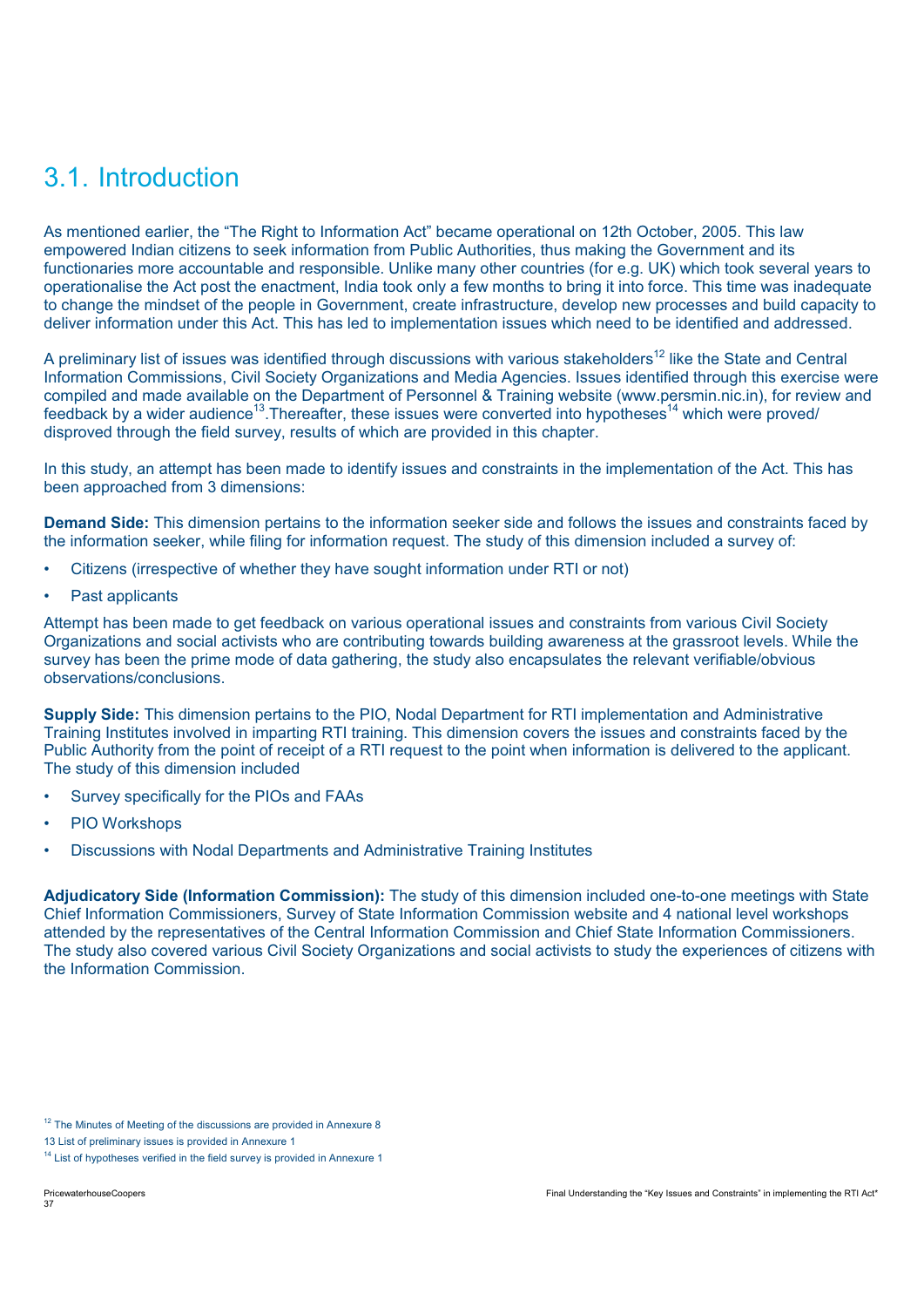# 4.2. Issues faced on the demand side

### 4.2.1. Low public awareness

Low awareness level: Section 26 of the Act states that the appropriate Government may develop and organize educational programmes to advance the understanding of the public, especially disadvantaged communities, regarding how to exercise the rights contemplated under the Act. However, as per the survey it was revealed that only 15% of the respondents were aware of the RTI Act. During the awareness survey, it was also observed that the major sources of this awareness were:

- Mass media channels like television channels, newspapers etc
- Word of mouth

While on one hand the Nodal Departments (with specific reference to the State Governments studied) have not undertaken any substantial steps to promote the RTI Act, on the other hand, some SICs like SIC- Orissa and SIC-Andhra Pradesh have been promoting the usage of the Act through seminars and discussions at district level.

It was further observed that awareness level is low among the disadvantaged communities such as:

**Women:** In all the five states the awareness level among women was found to be low in comparison to men. The difference in awareness level between women and men ranged from 9% to 20%. The average awareness level among women was 12% in comparison to 26% awareness level among men.

**Rural population:** As observed in the previous case the awareness level in rural population was low compared to urban population. The difference in awareness level among rural population and urban population varied from 33% in Maharashtra to 5% in Andhra Pradesh.

**OBC/SC/ST category:** The awareness level among OBC/SC/ST category citizens was low when compared to awareness level among general category citizens.

#### Please refer Figure 3.1 given below for details

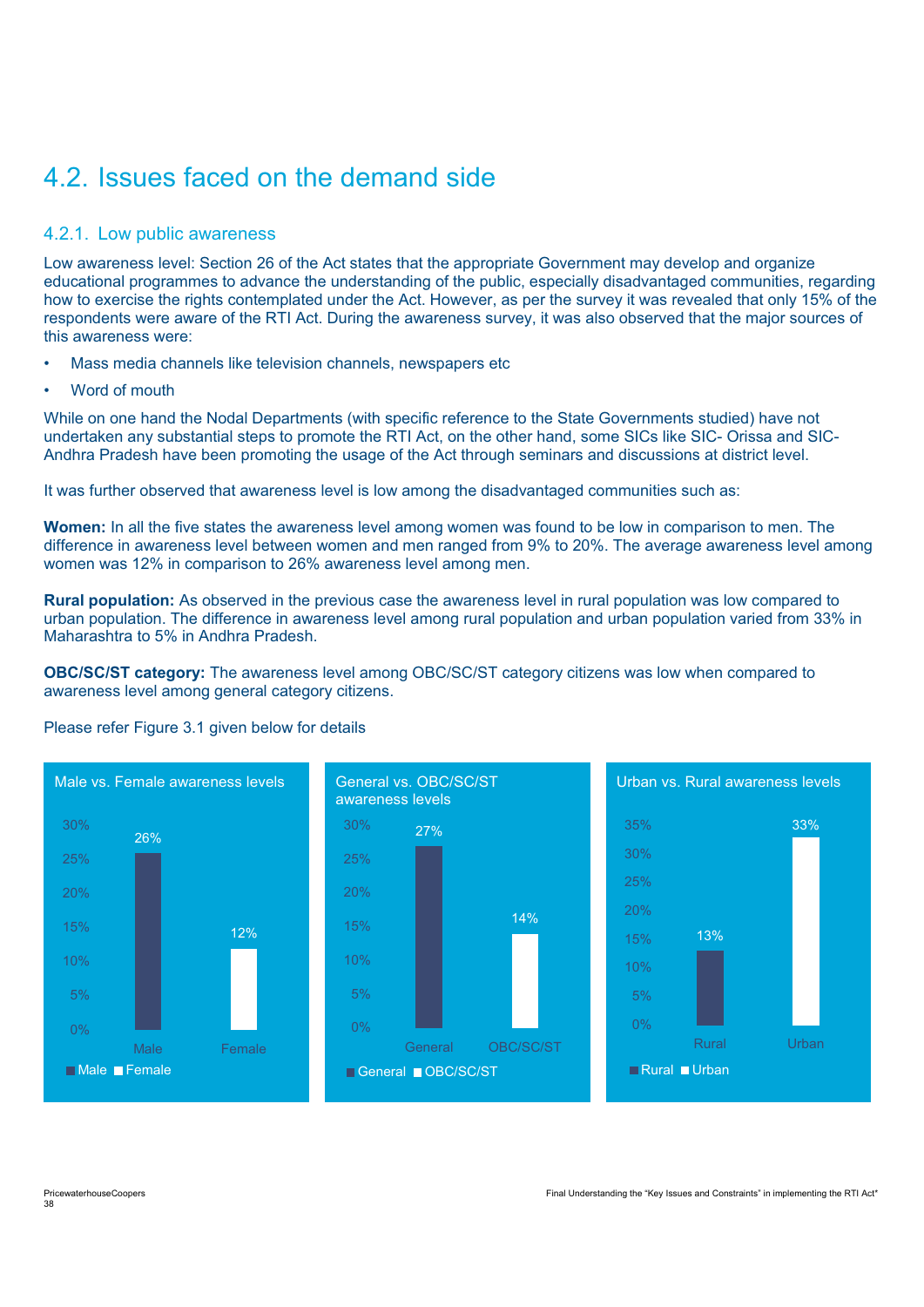#### **Quality of awareness**

Awareness regarding types of organizations covered under the RTI Act: It is important to highlight that the quality of RTI awareness in common public is significantly low. The respondents claiming to be aware of the RTI Act were asked some "trap questions". The table below illustrates the percentage of people who responded in affirmative to the questions analyzing the table below, one can calculate that there is a low quality awareness of the general public.

|                                                                           | <b>All Total</b> | Assam | Andhra Pradesh   Maharashtra |     | Orissa | <b>Uttar Pradesh</b> |
|---------------------------------------------------------------------------|------------------|-------|------------------------------|-----|--------|----------------------|
| Answering Base -<br>People who are<br>aware                               | 977              | 367   | 96                           | 271 | 138    | 105                  |
| Right to ask for all<br>information provided<br>about any<br>organization | 59%              | 66%   | 23%                          | 56% | 64%    | 64%                  |
| Right to ask for<br>information related to<br>Government bodies           | 72%              | 87%   | 76%                          | 48% | 86%    | 60%                  |
| Right to ask for<br>information about the<br>private sector               | 40%              | 50%   | 32%                          | 30% | 43%    | 35%                  |
| Right to ask for<br>information related<br>to Media                       | 42%              | 53%   | 26%                          | 34% | 41%    | 42%                  |

Table 3.1: Knowledge levels of RTI Act across the five states (% of people who responded YES to the questions)

Awareness on provisions of appeals and complaints: The Awareness on Section 18 was 48% amongst the citizens who were not satisfied with the response they got from the PIOs. Out of this 48%, who were aware of this provision, only 20% used it.

Analysis and Conclusion: While the Act has been clear in defining the responsibility of the appropriate Government, with respect to creating awareness on the Act, there has been lack of initiative from the Government's side. The efforts made by appropriate Governments and Public Authorities have been restricted to publishing of rules and FAQs on websites. These efforts have not been helpful in generating mass awareness of the RTI Act. As compared to RTI Act the common citizens (and disadvantaged communities) are significantly more aware of other Government schemes focused on socio-economic development.

While this inadequacy can be linked to lack of accountability in the Government, it is also important to note that there are inadequate processes within the Government to highlight the success or failure in carrying out various activities mentioned in the Act, as a scorecard (including generating awareness, mentioned in Section 26). Further, similar measures/ scorecard are not available at a Public Authority level. Hence the appropriate Government or the Civil Society Organization is not in a position to have an objective measure to gauge the level of implementation of the RTI Act and its progress year-on-year.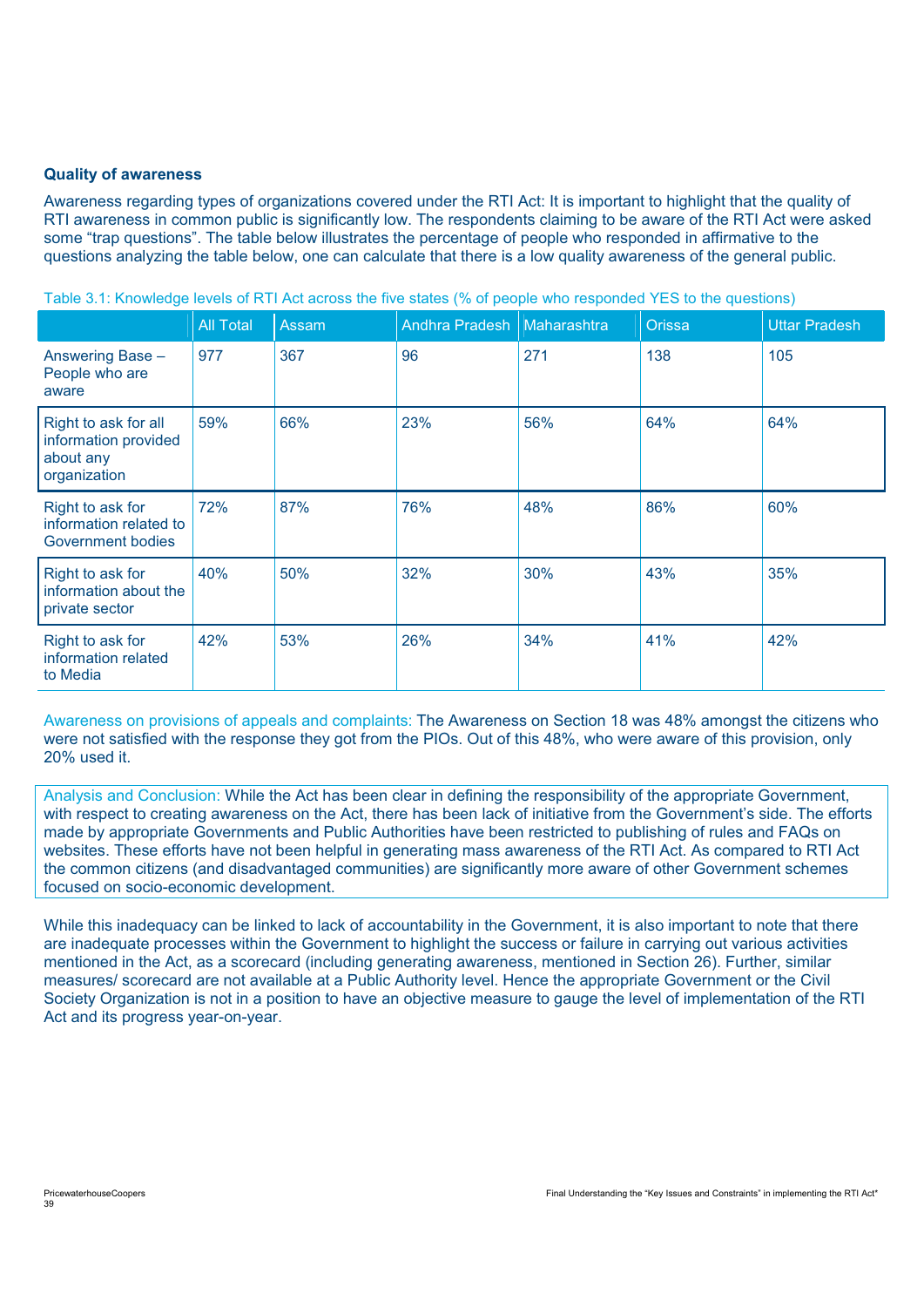### 3.2.2. Constraints faced in filing applications

The RTI Act under section 27(1) and 28(1), specifies to the appropriate Governments and the Competent Authorities to make rules pertaining to implementation of the Act. Under Section 6 of the RTI Act, PIOs are required to provide reasonable assistance to the applicant in drafting and submission of the application. This section attempts to provide the current levels of implementation of the Act and highlight the constraints faced by an applicant in filing applications.

• Non-availability of User Guides for RTI implementation for information seekers: Under Section 26 of the RTI Act, the appropriate Government is expected to publish and distribute user guides (within eighteen months of enactment of the Act) for information seekers. However, it was highlighted in the information provider survey that Nodal Departments have not published these guides in any of the five states. (It is interesting to note that in some cases, the SIC has published these Guides, though as per the Act, it is the responsibility of the "appropriate Government"). The Central Government (through the Nodal Department – DoPT) has published Guides for Information Seekers in 2007. Lack of user guides results in substantial efforts on the part of the information seeker to gather knowledge about the process for submitting a RTI request. This problem is further supported by the fact that 52% of the citizens surveyed requested availability of a user guide/ manual at all the Public Authorities. Table 3.2 below gives the details of information guidelines published by various agencies in a State.

|  |  |  |  |  |  |  | Table 3.2: User Guides for information seekers issued by different agencies |
|--|--|--|--|--|--|--|-----------------------------------------------------------------------------|
|--|--|--|--|--|--|--|-----------------------------------------------------------------------------|

| <b>State</b>         | Involved in publishing User guides for Information Seekers |                           |
|----------------------|------------------------------------------------------------|---------------------------|
|                      | <b>Appropriate Government</b>                              | <b>SIC</b>                |
| Maharashtra          | x                                                          | $\checkmark$<br>$\lambda$ |
| <b>Orissa</b>        | x                                                          |                           |
| Andhra Pradesh       | x                                                          |                           |
| <b>Uttar Pradesh</b> | x                                                          | $\tilde{\phantom{a}}$     |
| Assam                | ⋏                                                          | ↗                         |

• Standard forms for RTI application: There have been numerous debates on standardizing the RTI application form. While the Act does not necessitate having a standard application form, some States have provided a standard form using Section 26(3)(c) of the RTI Act. There are significant advantages of using a standard form<sup>15</sup> for a RTI application. The standard form helps in getting basic information such as address/ contact numbers, form in which information is requested etc., which helps the PIOs in providing the requisite information and contacting the applicant for communication required under section 7(3) etc. Further, if basic information is available (and catalogued properly by the PIO/PA), it is helpful for the Public Authority to identify the nature of frequent information requests so that it can be provided as a suo-moto disclosure as per Section 4(2) of the Act. Amongst the 5 States surveyed; only 2 states have prescribed a standard form as illustrated in the table below.

#### Table 3.3: Standard format for filing applications

| <b>State</b>          | Standard application form | Standard formats for PIO replies |
|-----------------------|---------------------------|----------------------------------|
| Maharashtra           |                           | ᄉ                                |
| <b>Orissa</b>         |                           |                                  |
| <b>Andhra Pradesh</b> | ↗                         | ́                                |
| <b>Uttar Pradesh</b>  | ↗                         | ́                                |
| Assam                 | ↗                         |                                  |

 $15$  It is important to note that an applicant can apply for information without using the standard form and the PIO cannot reject the application, as per Section 6(2)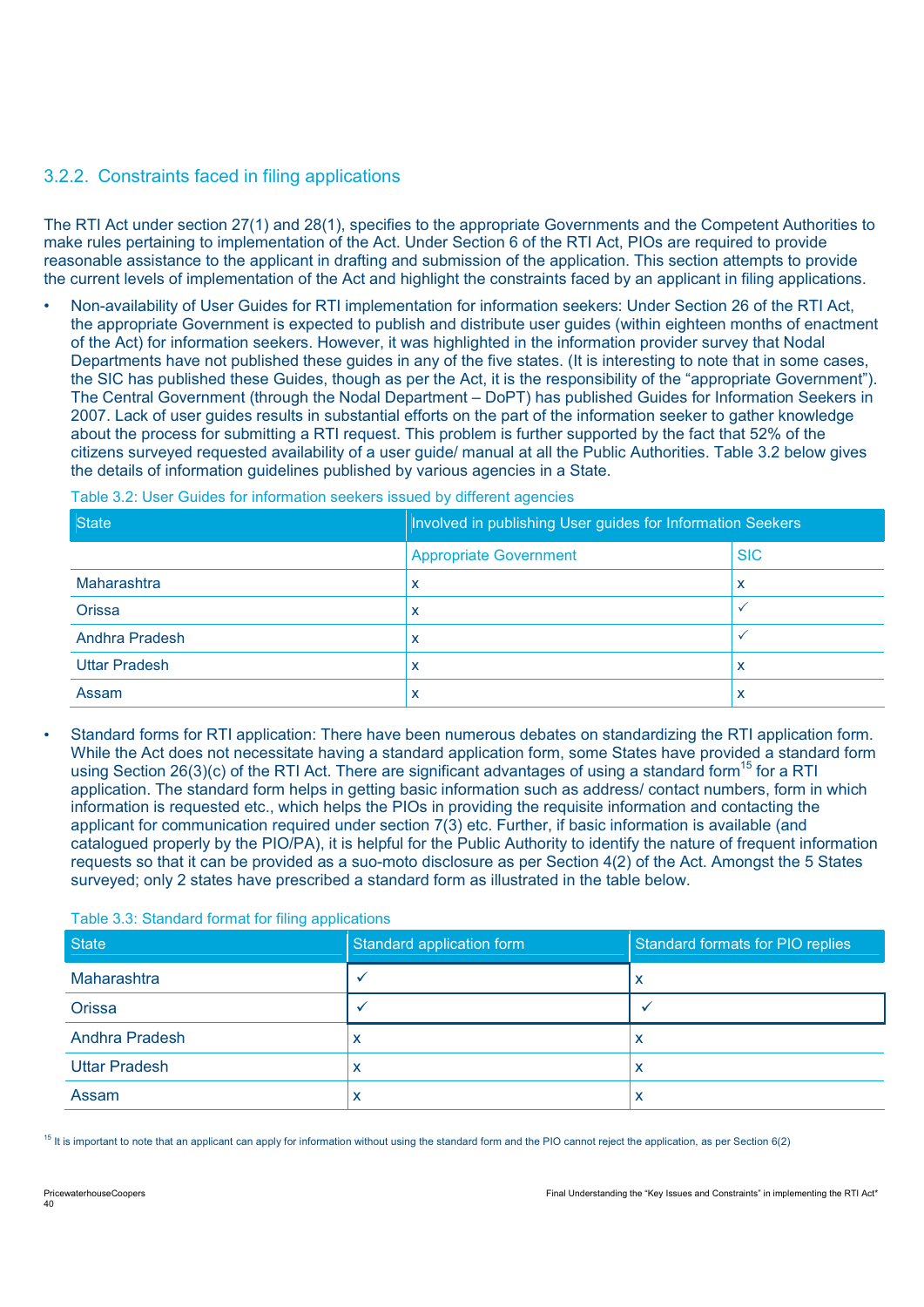- Inconvenient submission channels for RTI application: As per Section 6(1) of the Act a citizen can make a request "in writing or through electronic means in English or Hindi or in the official language of the area in which the application is being made….". However, inadequate efforts have been made to receive RTI applications through electronic means i.e., on email/ website etc, which can be done by the appropriate Government using Section 26(3c).
- Figure 3.3 given below depicts the response of information providers on the allowed procedures for accepting RTI application in their offices. (It may be noted that various channels may be allowed by a PA)



• Inconvenient payment channels for submission of application fees: While it is desirable for the State Government to have various channels for fee collection; however, in the absence of clear guidelines and instructions, PAs have chosen a subset of the allowed payment channels<sup>16</sup>. It was noted in the information provider survey, that majority of PIOs used cash and demand drafts, which causes inconvenience to citizens. Further, collection of fee through cash necessitates the presence of the applicant in the State, whereas the Act does not provide for any such restriction.

| Payment Channel   Maharashtra | l Assam | Andhra Pradesh Orissa | Uttar Pradesh | Central |
|-------------------------------|---------|-----------------------|---------------|---------|
| Cash                          |         |                       |               | J       |
| <b>Banker's Cheque</b>        |         |                       |               |         |
| <b>Demand Draft</b>           |         |                       |               |         |
| Court fee stamp               |         |                       |               |         |
| Postal order                  |         |                       |               |         |

Table 3.4 below provides the preferred channels for depositing fee in various States

Another issue observed in the survey was that the payment mechanisms prescribed in some of the State rules are inconvenient to the citizens applying from locations outside the concerned State. For example, the application fee in Orissa can only be paid through treasury challans and bankers cheques. Also postal order, which is considered to be the easiest payment channel, is not an available option in Maharashtra, Orissa and Andhra Pradesh.Table 3.5: List of PIOs available on State and SIC portal

<sup>16</sup> In accordance with State RTI rules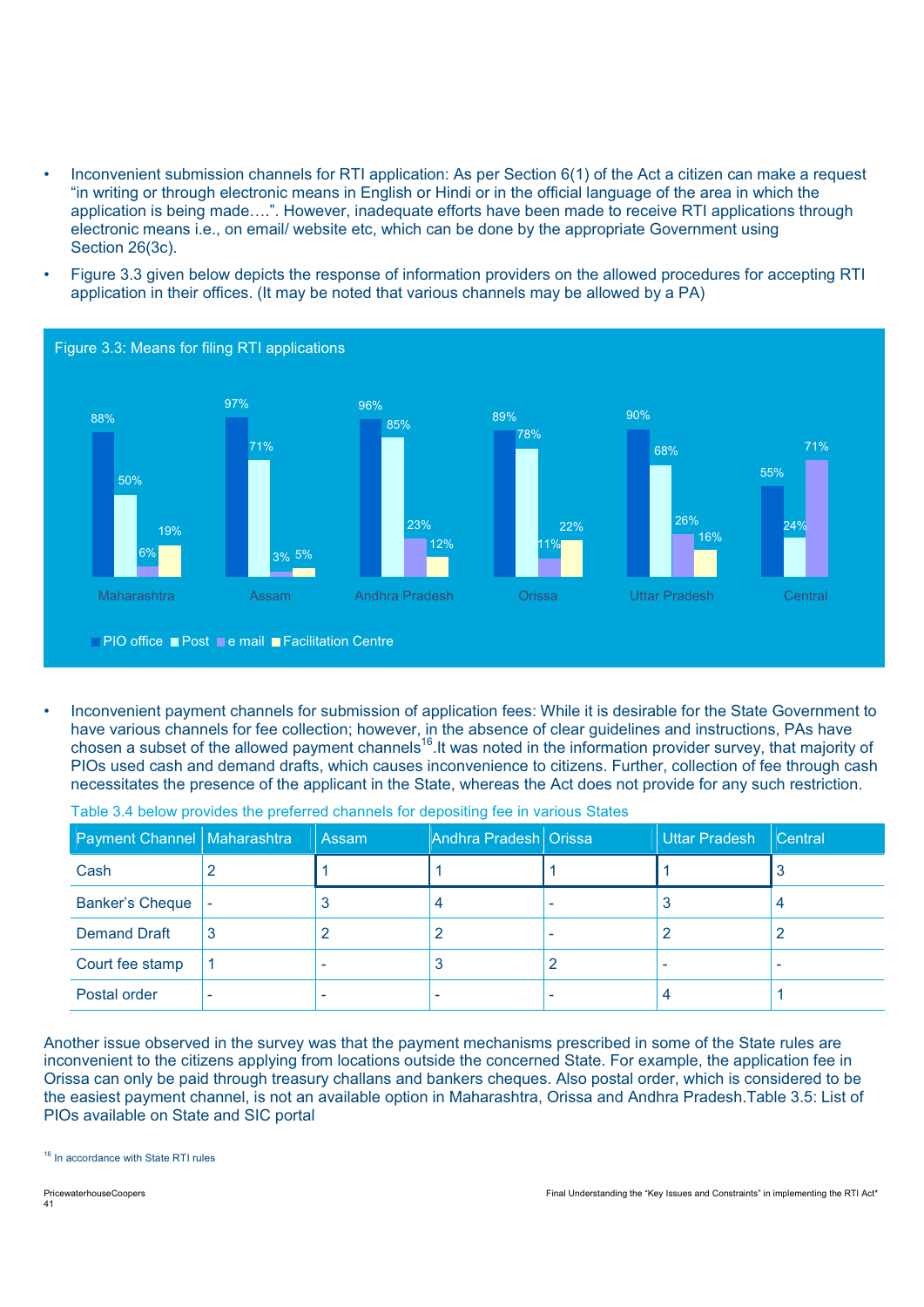| <b>State</b>         | Complete list of PIOs on<br>the State website | Complete list of PIOs on<br>the SIC website |
|----------------------|-----------------------------------------------|---------------------------------------------|
| Maharashtra          | x                                             | x                                           |
| Assam                | x                                             |                                             |
| Andhra Pradesh       | x                                             |                                             |
| Orissa               | x                                             | v                                           |
| <b>Uttar Pradesh</b> | x                                             | х                                           |

As mentioned in Figure 3.2, submission of applications through the PIO's office is the most prevalent submission channel, therefore proper signage with the location details and availability time of the PIOs is crucial. However, around 48% of the respondents in information seekers survey mentioned that no sign-boards are present, with 15% saying signage was present but with insufficient information. The lack of signage is a major problem in Assam where 85% of the information seekers said that no signage was present to locate the concerned PIO. Refer Table 3.6 given below for details.

The lack of signage could be a reason for multiple visits to the PIO office for submission of an RTI application. Here also the experience of OBC/SC/ST category of citizens was not significantly different from the general category of citizens. Refer to Figure 3.4 for details.

| Presence of signage in<br>concerned Government<br>Department | All total | Assam | <b>AP</b> | Maharashtra | <b>Orissa</b> | <b>UP</b> |
|--------------------------------------------------------------|-----------|-------|-----------|-------------|---------------|-----------|
| <b>Answering Base</b>                                        | 1.081     | 130   | 145       | 243         | 445           | 118       |
| Proper signage was<br>displayed                              | 42%       | 6%    | 31%       | 40%         | 67%           | 5%        |
| Very little signage<br>displayed                             | 11%       | 5%    | 12%       | 28%         | 4%            | 12%       |
| No signage present                                           | 47%       | 89%   | 57%       | 33%         | 29%           | 83%       |

#### Table 3.6: Presence of signage for locating the concerned PIO at a Public Authority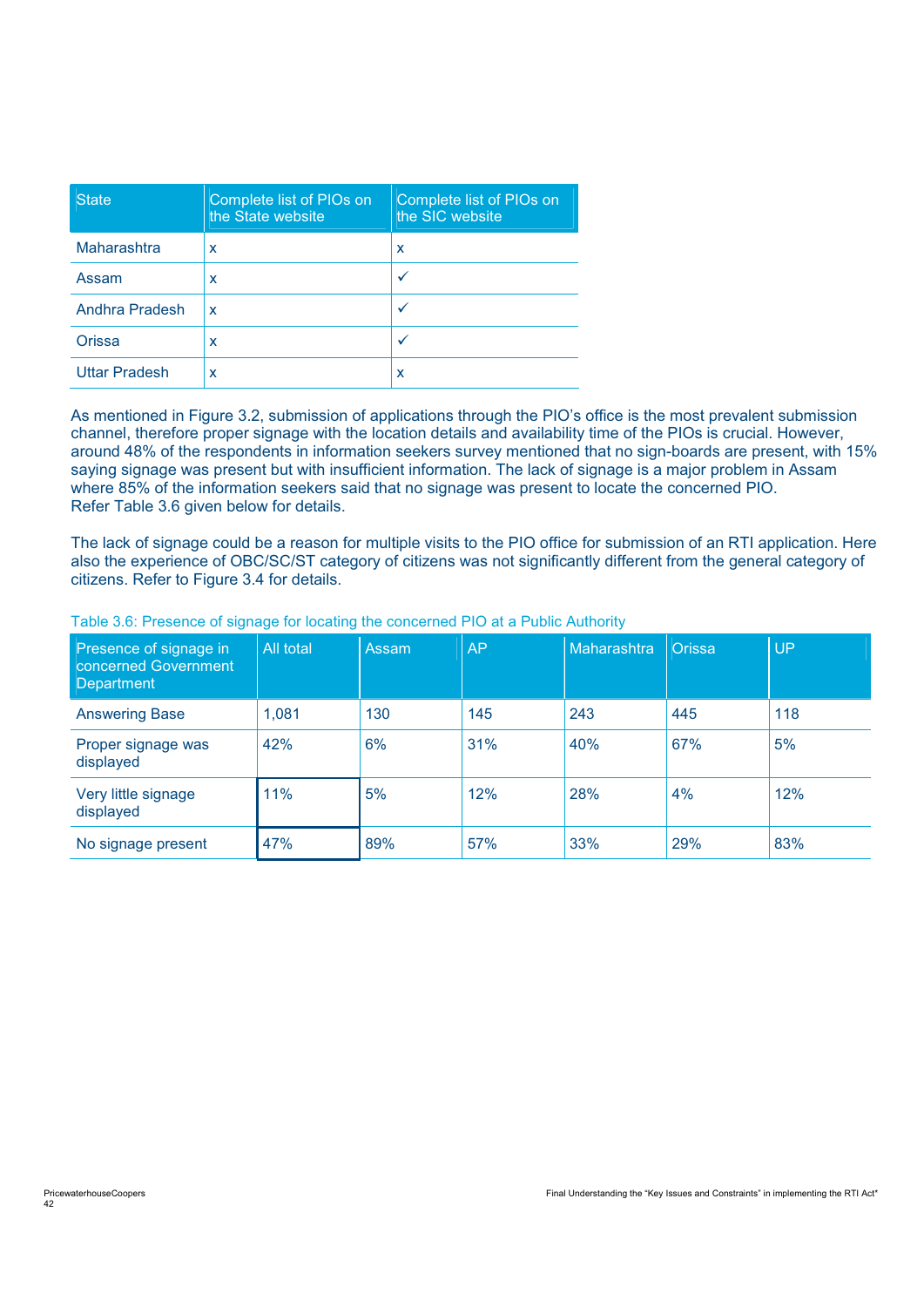

• Lack of assistance in filing the application: Under Section 5(3) of RTI Act, it is expected of the PIO to assist citizens in drafting RTI applications. However, it was observed during the Information Seeker survey that more than 49% of the respondents did not receive any assistance from the concerned PIO while drafting and filling RTI applications. The experience of OBC/SC/ST category of citizens was similar to general category citizens, the corresponding figure for OBC/SC/ST category stood at 48%. Refer Figure 3.5 for details.



• Non-friendly attitude of the PIOs: During the information seeker survey it was observed that 59% of the respondents ranked the courteousness of the PIOs as "poor" or "just fair". This discourages the citizens from filing RTI applications. The mean satisfaction score for general category citizens stood at 2.46 slightly better than that of OBC/SC/ST category which stood at 2.35.

| <b>Courteousness</b>    | Mean Score | <b>Excellent</b> | <b>Very Good</b> | Good | Fair | Poor |
|-------------------------|------------|------------------|------------------|------|------|------|
| <b>All Total (1896)</b> | 2.40       | 4%               | 10%              | 27%  | 41%  | 18%  |
| <b>Assam (311)</b>      | 2.31       | $1\%$            | 5%               | 27%  | 57%  | 10%  |
| AP (410)                | 2.30       | 2%               | 10%              | 25%  | 42%  | 21%  |
| Maharashtra (427)       | 2.73       | 7%               | 17%              | 33%  | 31%  | 13%  |
| Orissa (449)            | 2.64       | 7%               | 11%              | 34%  | 36%  | 12%  |
| <b>UP (299)</b>         | 1.92       | 0%               | 4%               | 10%  | 44%  | 41%  |

#### Table 3.7: Courteousness of PIOs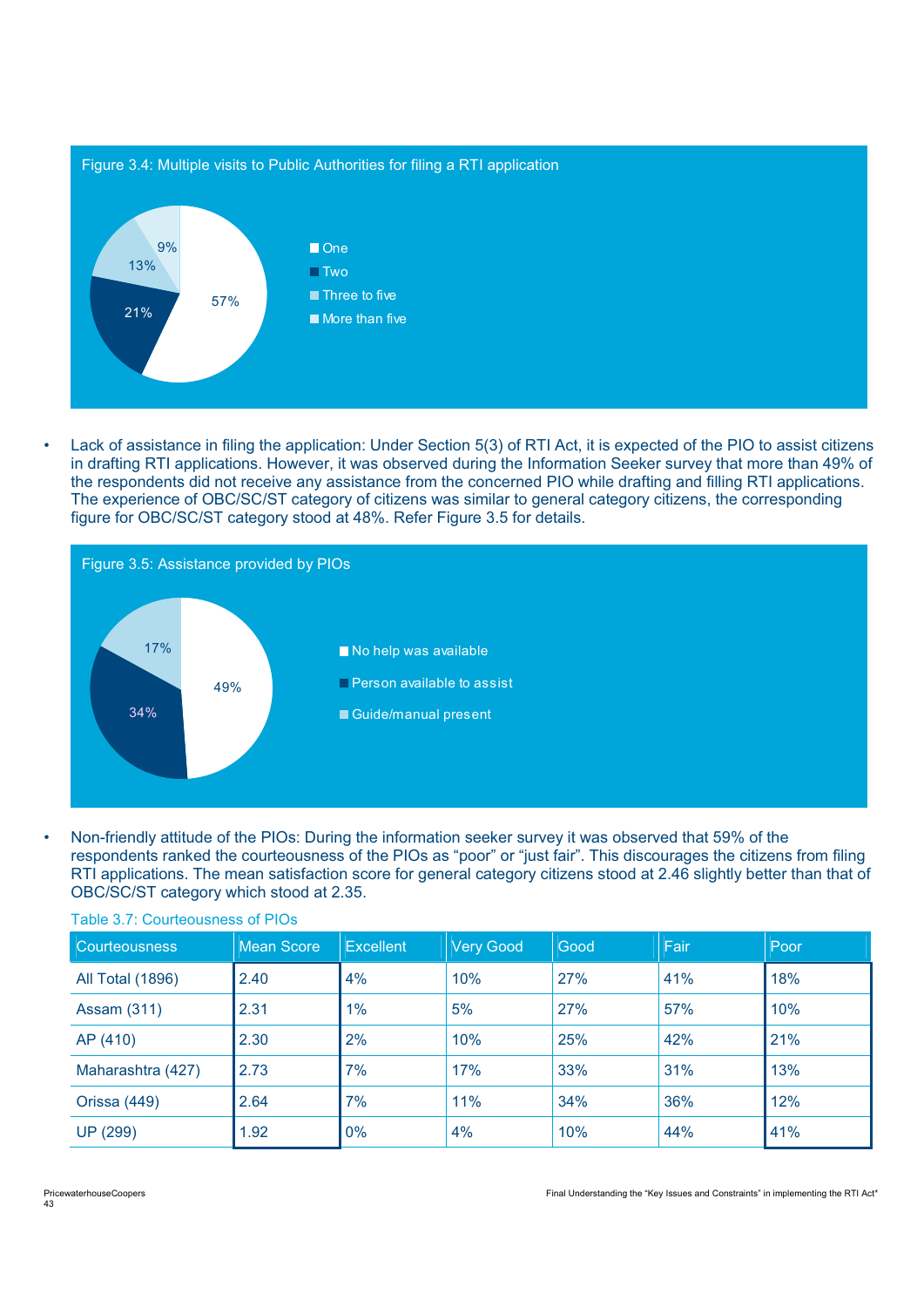Analysis and Conclusion: Analysing the issues highlighted in the section, it is clear that the appropriate Governments and the Public Authorities have taken inadequate steps to make the RTI process citizen-friendly. The process of RTI application submission has not been designed keeping in view the needs and convenience of the citizens.

• This inadequacy can be attributed to infrequent reviews of RTI implementation at Public Authority levels by the SICs (or even by the administrative heads of Public Authorities) and the weak role played by Nodal Department for RTI implementation.

### 4.2.3. Poor quality of information provided

- During the information seeker survey, it was also highlighted than more than 75% of the citizens are dissatisfied with the quality of information being provided. The corresponding figure for OBC/SC/ST category of citizens stood much higher with 86% dissatisfied citizens. The percentage of people who said that incomplete information was provided to them was alarmingly high in Andhra Pradesh – 91% and Uttar Pradesh - 96%.
- Refer to Table 3.8 for details for the reasons of dissatisfaction. Also during the information provider survey it was observed that incomplete and inaccurate information provided by the PIOs was the most common reason for first level appeals. Refer Table 3.8 for details

| Reasons for<br>dissatisfaction               | All<br>total | Assam | <b>AP</b> | Maharashtra | <b>Orissa</b> | UP  |
|----------------------------------------------|--------------|-------|-----------|-------------|---------------|-----|
| Answering<br><b>Base</b>                     | 784          | 125   | 135       | 235         | 171           | 118 |
| Incomplete<br>Information<br>Provided        | 77%          | 58%   | 98%       | 77%         | 63%           | 94% |
| <b>Irrelevant</b><br>information<br>Provided | 46%          | 19%   | 82%       | 36%         | 24%           | 84% |

Table 3.8: Incomplete and irrelevant information being provided by PIOs

#### Table 3.9: Top reasons for filling first level appeals

| Reason for first level appeal               | Rank |
|---------------------------------------------|------|
| Given incomplete and inaccurate information |      |
| No response within 30 days                  |      |
| Application rejected under the act          | 3    |
| Unable to submit RTI application            | 4    |
| Unreasonable fee                            | 5    |

Analysis and Conclusion: The quality of response provided can be a direct consequence of:

- The record management practices within the Public Authority
- The transparency in its processes
- The training provided to the concerned PIO
- Drafting of the RTI application itself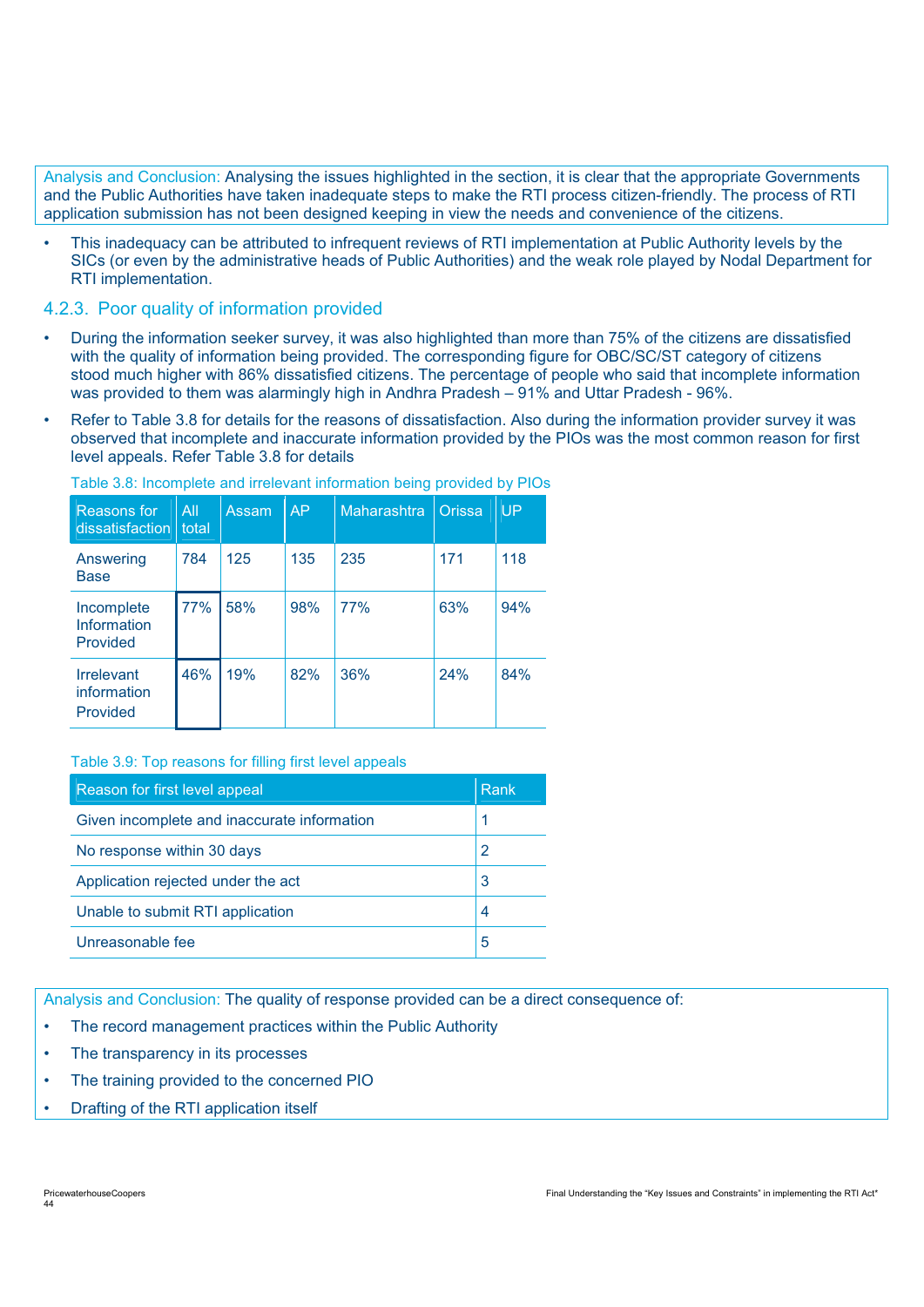• Unless these problems are addressed comprehensively by the appropriate Government and Public Authority in tandem, it would continue to be an issue. The role of the Information Commission assumes importance in maintaining a process to continuously identify the Public Authorities that do not possess adequate processes and infrastructure for compliance to the RTI Act and making them comply with the provisions of this Act as per Section 19(8)(a).

#### 3.2.4. Constraints faced in inspection of records

• Under Section 7(9) of the Act, information is to be provided in the form it is requested in, unless it would disproportionately divert the resources of the Public Authority. During our discussions with PIOs, it was highlighted that some information requests require the PIOs to do a collation and analysis of data for past 10 years or more. These cases are fit to use the provision in Section 7(9) and information in these cases can be provided through inspection of records<sup>17</sup>. However 89% of the PIOs said that they did not use the provision for inspection of records.

During the information provider survey it was noticed that Bombay Municipal Corporation (BMC) was using this provision to provide information to the applicants. This is an appreciable effort in generating transparency in the working of a Public Authority. If trained properly, the PIOs can provide an option to the citizens to inspect the records. This may help in providing timely and accurate information to the applicant.

Analysis and Conclusion: While analysing the above issue during discussions with Civil Society Organizations and PIOs, it emerged that there is inadequate awareness of this provision of the RTI Act This inadequacy can be linked to inadequate awareness of the citizens and inadequate training of the PIOs to utilise this provision effectively.

# 3.3. Issues faced on the "Supply Side"

#### 3.3.1. Failure to provide information within 30 days

• Currently there exist inadequate measures and processes for an Information Commission to view the adherence levels of this important provision of the Act. The Information Commission gets to know the failure of the Public Authority in providing the information within 30 days (or 48 hours or 35 days or 40 days as may be the case) once the appeal or complaint is filed. During the study, more than 50% of the information seekers mentioned that it took more than 30 days to receive the information from the PIO. The experience of citizens from disadvantaged communities was similar to the overall experience levels.

Analysis and Conclusion: As per the Act, the information has to be provided within the stipulated time. However as per our survey it was highlighted by the PIOs that they are challenged to provide the information within the stipulated time due to inadequate record management procedures with the Public Authorities. It is a known fact that the record keeping process within the Government is a big challenge. This situation is further aggravated due to non-availability of trained PIOs and the enabling infrastructure (computers, scanners, internet connectivity, photocopiers etc.). Public Authorities need to meet the requirements of the RTI Act to review their current record keeping procedures and other constraints and plan out the resources.

# 3.3.2. Inadequate trained PIOs and First Appellate Authorities

• Low level of training: An in-depth understanding of the RTI Act is a basic requirement of a PIO to discharge duties effectively. However as per the findings of the survey conducted under this study, only 55% of surveyed PIOs had received RTI training. During discussions with the PIOs and the ATIs, it was highlighted that the frequent transfers/ changes in the PIOs adds to the challenge. This places additional work-load on the training institutes entrusted with providing RTI training. Refer figure 3.6 for details.



 $17$  As per section 2(j)(1), "inspection of work, documents and records" is a means to provide information under Right to Information Act.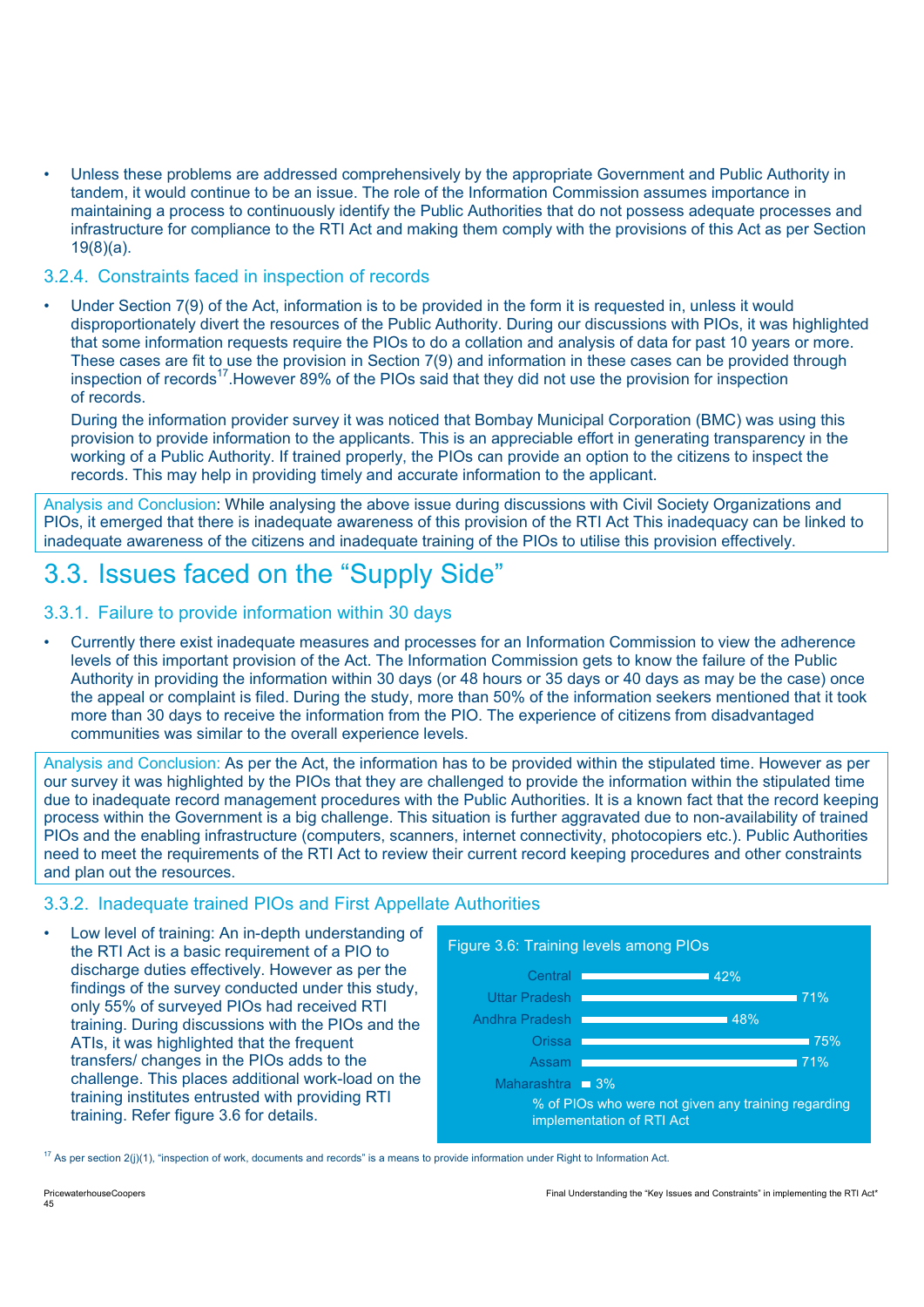• Lack of refresher training and low level of awareness on key SIC judgements: RTI implementation is still in the process of evolution, resulting in new dimensions being added routinely. Hence RTI refresher training or central knowledge repository needs to be available to the PIOs. However, given the current levels of basic training of PIOs, the refresher training (covering the Key landmark orders passed by SIC) still seems a distant reality. A few initiatives have been taken by CIC (http://cic.gov.in) and Centre for Good Governance and a website for RTI (http://www.rti.org.in) has been created under Capacity Building project, wherein knowledge repositories and landmark judgements are provided. However the awareness of these initiatives/websites amongst the PIOs is significantly low.



- Lack of Behavioural training : During the information provider survey, it was observed that the training provided to the PIOs is restricted to RTI Act. While this is the bare minimum, the PIOs are expected to:
	- Provide assistance to the applicants as per the Section 5(3) of the Act
	- Manage official records as per the record management guidelines.

These areas require specialised training to equip the PIOs for the above mentioned role



• Need an external agency for training: The ATIs surveyed and highlighted the resource constraint and need for external help to conducting RTI training. 8 out of the 9 Administrative Training Institutes surveyed said that they needed the support of an external agency for conducting RTI training of PIOs and AAs.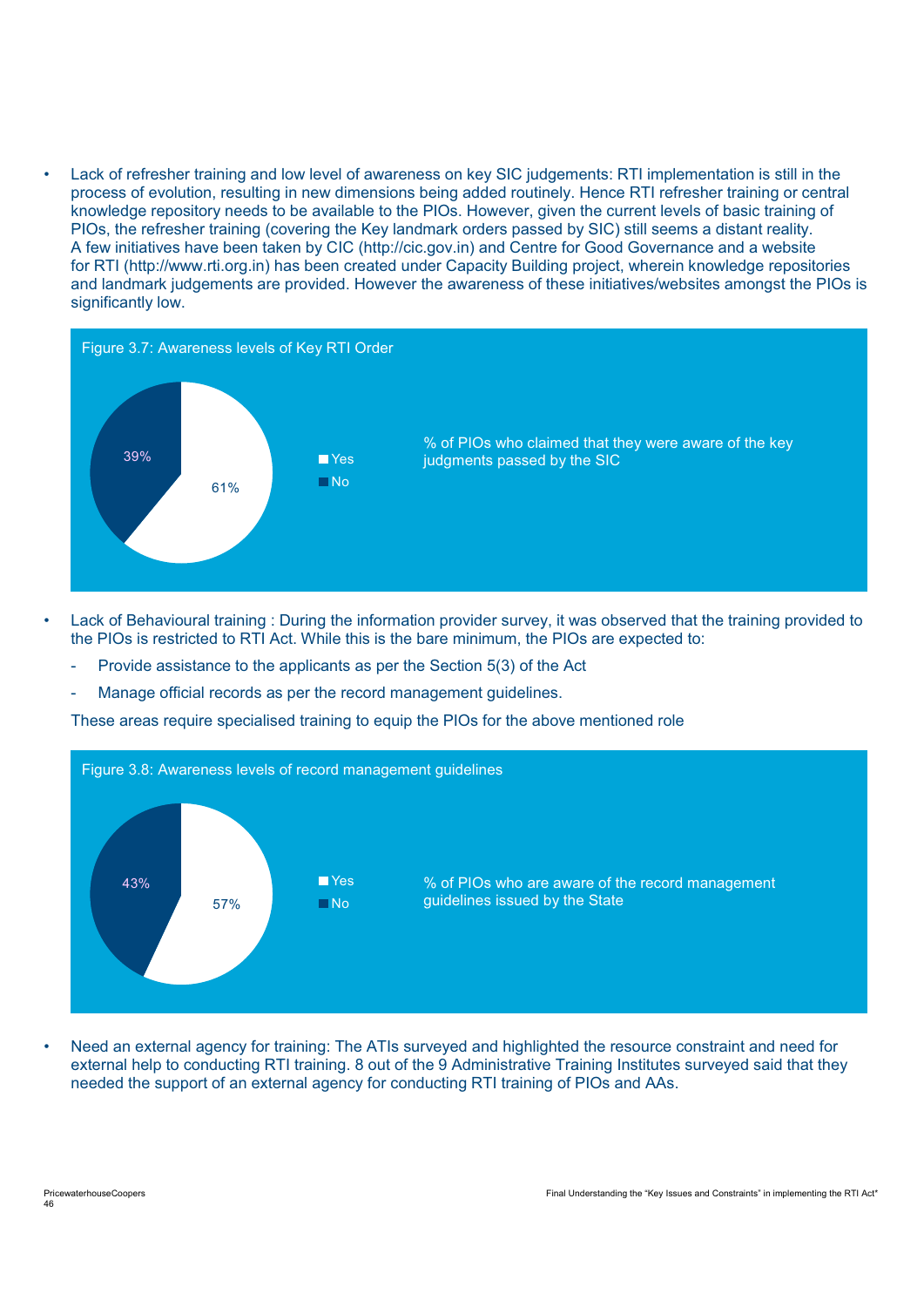Analysis and Conclusion: The training of PIOs is a big challenge primarily due to a) huge number of PIOs to be trained b) frequent transfers of PIOs to other posts. The training institutions also posses a huge constraint with respect to the availability of training resources. Also, it was observed that in the current manner of providing training, there is a low involvement of the Public Authority and an inadequate sense of urgency in getting their PIOs trained. There is a significant dependence on the ATI institutes for training of the PIOs. At the same time it is also noted that there are a large number of non-profit organizations which are carrying out the trainings in official/ un-official capacities – these are untapped resources which could be utilized by the PA, appropriate Government and Training Institutes.

#### 4.3.3. Obsolete record management Guidelines

• Ineffective record management system and collection of information from field offices leading to delay in processing of RTI applications: As per Section 4(1a) of the Act, a Public Authority needs "to maintain all its records duly catalogued and indexed in a manner and form which facilitates the Right to Information under this Act and ensure that all records that are appropriate to be computerised are, within a reasonable time and subject to availability of resources, computerised and connected through a network all over the country on different systems so that access to such records is facilitated". Information provider survey indicated that record management system plays a vital role in timely disposal of a RTI application. Yet, 38% of the PIOs cited record management system as a reason for delay in processing RTI requests. Further 79% of PIOs cited collection of information from field offices as a cause of delay. These findings point towards a weak record management system being followed where critical field level information is not available at the higher levels of hierarchy. Figure 3.9 given below gives the details of PIOs citing record management system as a major cause of delay.



% of PIOs who said the major reason for delay in processing RTI applications were as follows

It was noticed that even in Central Government Ministries, the status of recordkeeping is a problem area. In most of the places, the current rules pertaining to record management only cater to categorisation of records based on time period for storage before destruction. In most states, record keeping procedures have not been revised for decades. Most significantly the practice of cataloguing, indexing and orderly storage is absent, which is critical for quick-turnaround in case of information request under RTI Act. Even when records are stored, retrieval of intelligible information is a challenge. It is perhaps because of this situation that there is a tendency to give bulk unprocessed information rather than a relevant and pertinent information.

Analysis and Conclusion: The situation can be summarized as follows:

- The current record management guidelines at Centre and in most states are not geared to meet the requirements specified under the RTI Act
- There is lack of any electronic document management system in any of the Departments (basis the Information Provider Survey).
- Majority of the PIOs surveyed do not even maintain the list of RTI applications electronically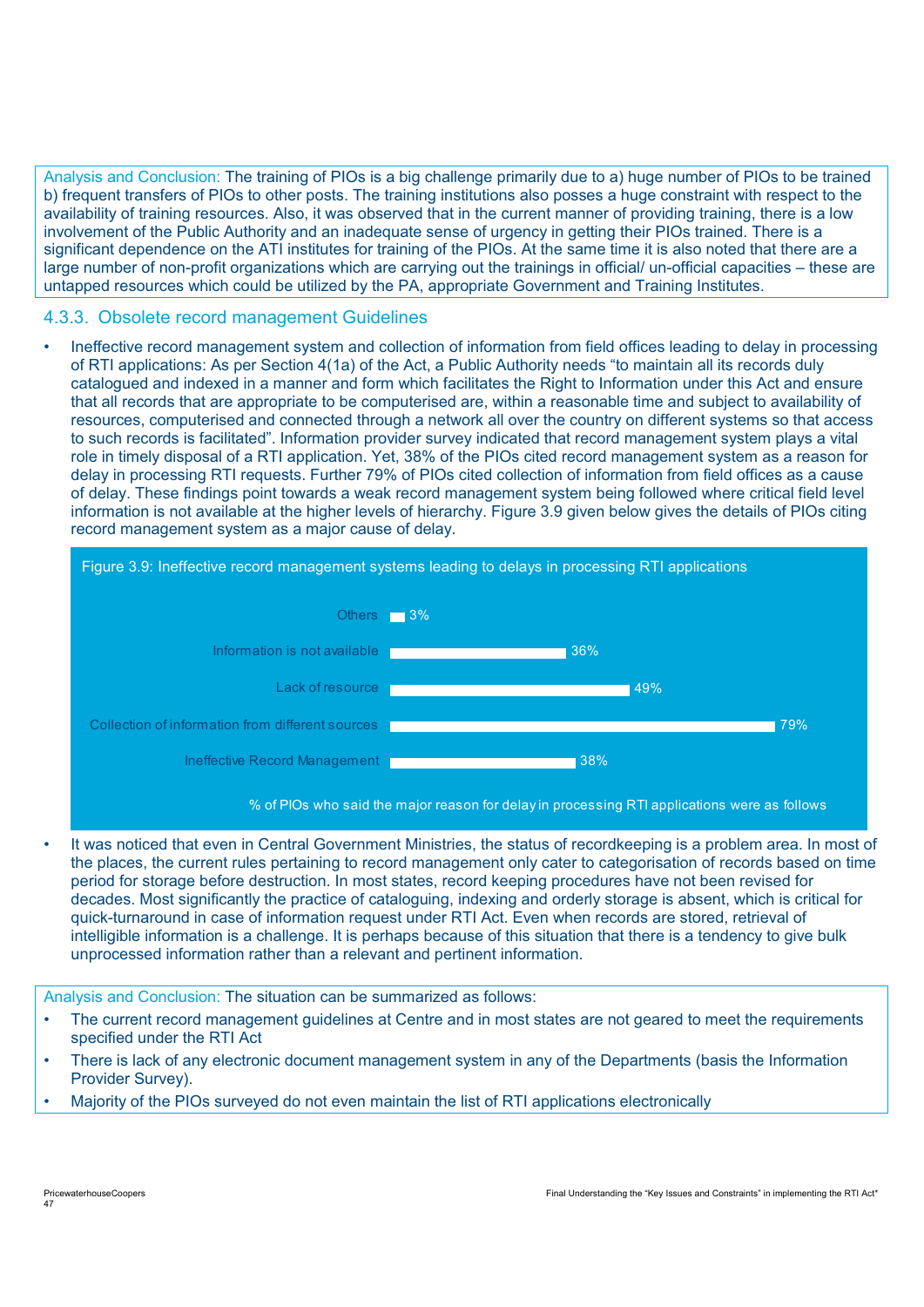• Laying down detailed procedures by themselves would not suffice. A permanent mechanism with sufficient authority, expertise, and responsibility needs to be created in each Public Authority to coordinate and supervise proper record-keeping. It is appreciated that there may be resource constraints for a Public Authority to undertake comprehensive computerization, but the point which needs to be highlighted is that there has been limited effort being put in to plan out the initiatives (with or without computerization) so as to achieve the goal within a reasonable time. This inadequacy can be linked to absence of institutional mechanism in Public Authorities focusing on RTI and inter alia focusing on the record keeping quidelines.

#### 4.3.4. Non-availability of basic Infrastructure

• Lack of infrastructure at PAs: The Implementation of RTI requires the PIOs to provide information to the applicant through photocopies, soft copies etc. While these facilities are considered to be easily available at a district level, it is a challenge to get information from Block/ Panchayat level. PIOs highlight that the lack of infrastructure hampers the RTI implementation at the PA level. In order to service RTI requests, basic infrastructure such as photocopier machines at each Public Authority and basic level of automation such as necessary applications and connectivity is required.



- Limited use of IT: The use of Information Technology in acceptance or delivery of RTI applications is minimal in the Public Authorities. Isolated IT solutions have been developed by a few Departments independently but these systems are just restricted to tracking the status of RTI applications. Some PAs like Kandivali Municipal Corporation and Kamrup Metro District have developed software applications for internal monitoring of the status of RTI applications; however no standard application has been developed at State level. At the Central level RTI MIS developed by NIC has been deployed in Central Ministries and Departments; this system has the following features
	- Facility to update the list of PIOs and AAs
	- Auto generation of responses for PIOs and AAs
	- Reporting and MIS generation

Currently efforts are underway to integrate this system with the appeal management system being used by the CIC to provide a seamless RTI workflow.

It was also observed that there is a fair amount of IT usage at the SIC level. Amongst those surveyed, Information Commissions Central Information Commission and SIC Andhra Pradesh have been the front runners in usage of IT. CIC has provided the facility of filing and tracking appeals and complaints online on its website. Similarly SIC Andhra Pradesh has also provided the facility for tracking of appeals and complaints online and through SMS. Barring SIC Uttar Pradesh, all the other SICs under survey have published their decisions on their websites.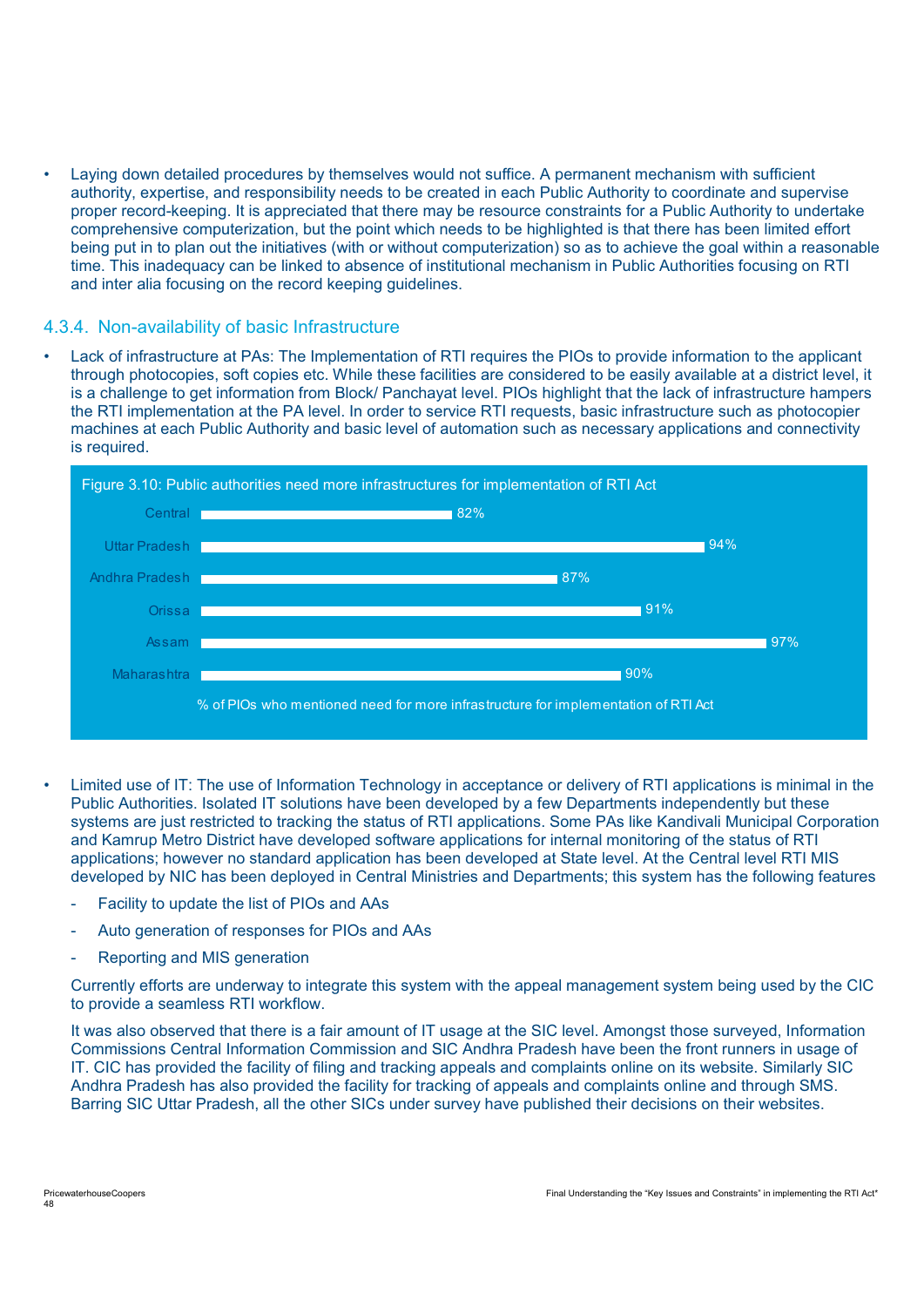Analysis and Conclusion: As has been mentioned earlier, the issue of implementation of the RTI Act at an operational level rest with the Public Authority. The appropriate Government and Information Commission can play only a facilitative and adjudicative role. Unless the Public Authorities assess the issues of implementation and identify resources required, there would not be any focus on implementation. The ARC report had mentioned that GoI may allocate one per cent (1%) of the funds of the 'Flagship Programmes<sup>18</sup>' for a period of five years for improving the infrastructure requirements. However this has not been implemented.

## 4.3.5. Lack of motivation among PIOs:

• In addition to lack of resources, PIOs lack the motivation to implement RTI Act. During the RTI workshops organised in the surveyed states, PIOs cited that there were no incentives for taking on the responsibility of a PIO; however penalties were imposed in cases of non compliance. It was also observed that there is a wide variance in the seniority levels of PIOs. For example PIOs have been appointed at the level of school teachers in the School Education Department in Andhra Pradesh. During the information provider survey, 89% of the PIOs said that there had been no additional allocation of staff for RTI related activities.

Analysis and Conclusion: Appointing PIOs at a field level facilitates accessibility to the PIO. However this may also be counterproductive, as it may lead to dilution of accountability of senior officials.



### 4.3.6. Ineffective implementation of Section 4(1) (b)

- As per the Act, one of the basic responsibilities of the Public Authorities (PAs) is to disseminate information on suomoto basis. Section 4(1)(b) sub clauses i-xvi; specifically mention the type of information which needs to be provided by the PAs. Beyond this stipulated information, the Act also mandates the PAs to provide other information as per Section 4(1)(b) sub clause xvii, Section 4(1)(c), Section 4(1d) and 4(2). As per our observations and interactions with several Government offices/Public Authorities, the key observations and assessment are as follows:
	- The internal processes within the Public Authorities are not defined, so as to take care of the requirement of the relevant suomoto clauses. Various Departments and Ministries of Government of India have in the last one year posted the requirements specified under section 4(1)(b) on the website. However the status of the same in the State Government departments and websites is significantly poor (it is assumed that the availability of information on the website is a more convenient manner of disseminating and updating the information). During the course of the study (December 2008) a desk research on section 4(1)(b) compliance in 15 Government Departments in each of the 5 states was carried out (refer Annexure 3 for details). The results show that Maharashtra, AP, Orissa had information mandated under Section 4(1)(b). UP and Assam did not

<sup>18</sup> Eight flagship programmes are: Sarva Siksha Abhiyan, Mid-day Meal Scheme, Rajiv Gandhi Drinking Water Mission, and Total Sanitation Campaign, National Rural Health Mission, Integrated Child Services, National Rural Employment Scheme, and Jawarharlal Nehru National Urban Renewal Mission.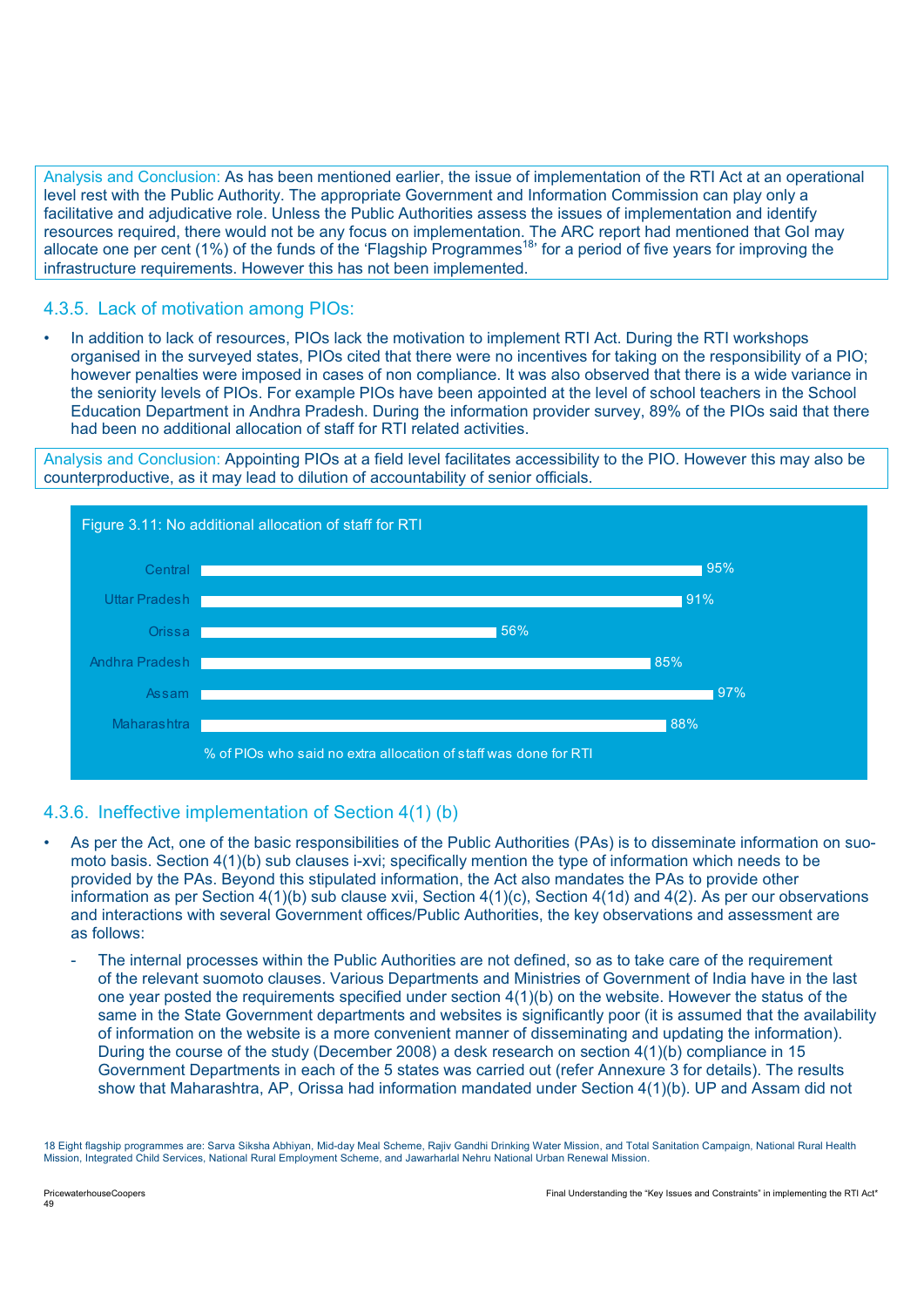have the information as mentioned in the Act. Some important observations from this exercise have been provided below:

- None of the Proactive Disclosures on the websites had a time stamp on them to ascertain whether they had been updated or not
- Proactive Disclosure of Departments in Andhra Pradesh are available on SIC website
- In Orissa the proactive disclosure has been done at the State level only, whereas the proactive disclosure in Andhra Pradesh has been done till the Sub District level
- Information proactively disclosed is not updated regularly leading to obsolescence of information provided. As per the Act, the information has to be updated annually, however a lot of information needs to get updated on "real time" basis e.g. Details of the Officers, PIOs etc.
- The PIOs are also not aware that they can disseminate information on suo-moto basis. This leads to higher number of RTI applications. The PIOs could make use of this clause and disseminate information proactively and thus eliminating the need to file RTI applications
- At places where suo-moto information is being provided, the quality of disclosure is quite low and does not cater to the information needs of the citizens.

Analysis and Conclusion: There is no/ inadequate mechanism within the Public Authorities to implement the provisions of the Act. Neither the State Government nor the Information Commissions have taken adequate steps to ensure compliance of this basic minimum requirement for filing RTI applications.

# 3.4. Issues faced at Information Commissions

### 3.4.1. SIC Annual reports

Under Section 25(1) of the RTI Act SICs and CIC are required to submit an annual report on RTI implementation. The status and the frequency of the annual reports submitted by the Information Commissions are as follows:

| <b>Information Commission</b> | <b>Latest Annual Report</b> |
|-------------------------------|-----------------------------|
| Central                       | 2005-06                     |
| Assam                         | 2007                        |
| <b>Orissa</b>                 | 2007-08                     |
| Andhra Pradesh                | 2007                        |
| Maharashtra                   | 2007                        |
| <b>Uttar Pradesh</b>          | Not submitted               |

Table 3.10: Latest SIC Annual Report

- Section 25(3) mentions the details of information that should be available in the annual report i.e. As per Section 25(3), each report shall state in respect of the year to which it relates,
	- a. The number of requests made to each Public Authority;
	- b. The number of decisions where applicants were not entitled to access the documents pursuant to the requests, the provisions of this Act under which these decisions were made and the number of times such provisions were invoked;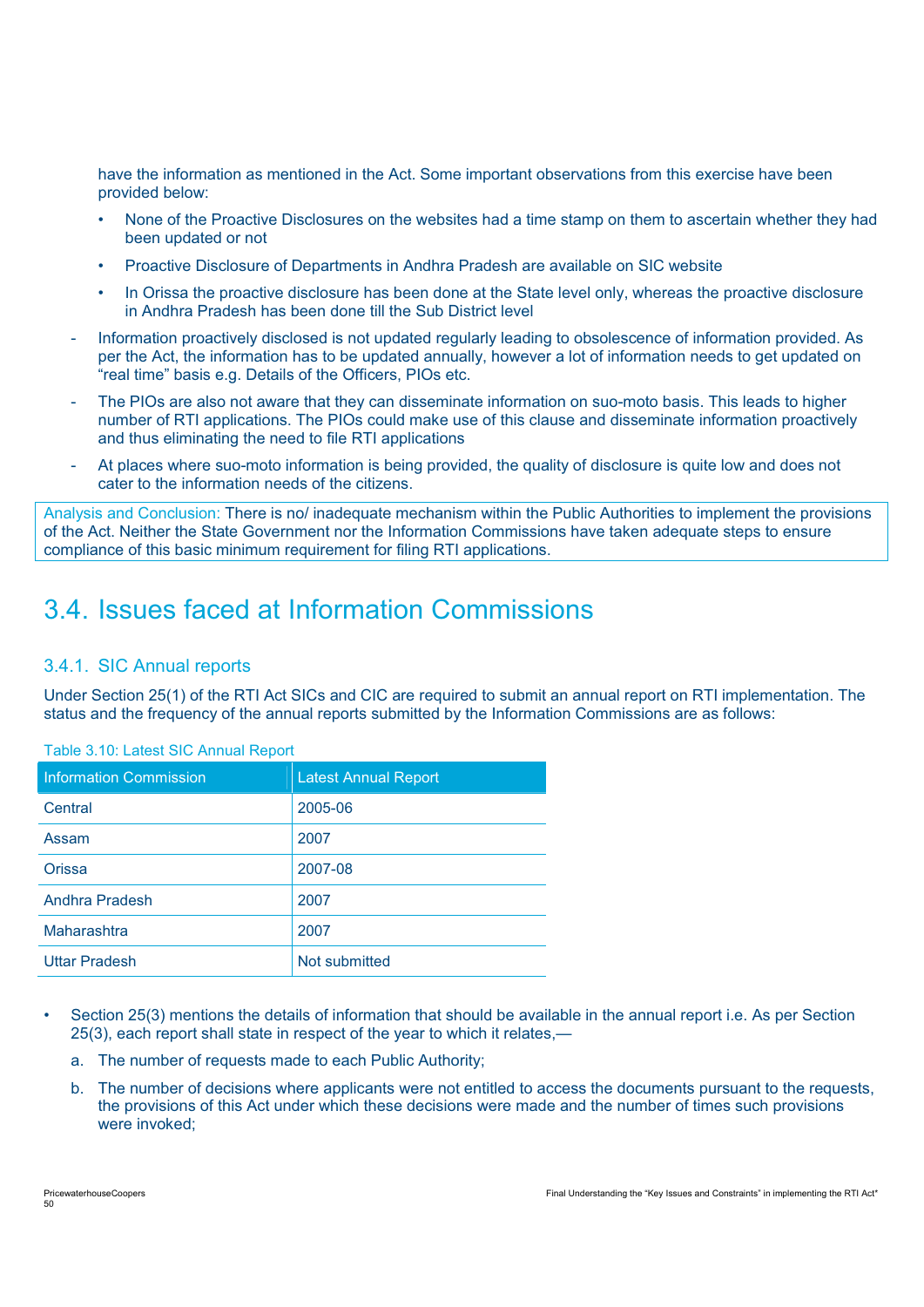- c. The number of appeals referred to the Central Information Commission or State Information Commission, as the case may be, for review, the nature of the appeals and the outcome of the appeals;
- d. Particulars of any disciplinary action taken against any officer in respect of the administration of this Act;
- e. The amount of charges collected by each Public Authority under this Act;
- f. Any facts which indicate an effort by the Public Authorities to administer and implement the spirit and intention of this Act;
- g. Recommendations for reform, including recommendations in respect of the particular Public Authorities, for the development, improvement, modernisation, reform or amendment to this Act or other legislation or common law or any other matter relevant for operationalising the right to access information.

It was noted that provisions under Section 25(3) are being met by the annual reports of SICs, however more information that can be included under Section 25(3f) of the Act should be made available. There is a need to clearly define the items under Section 25(3f). Table 3.10 given below compares the annual reports of SICs on some of the items that can be included under Section 25(3f)

| <b>Annual Report Component</b>                               | Maharashtra | <b>Orissa</b> | Andhra<br>Pradesh | Uttar Pradesh | Assam |
|--------------------------------------------------------------|-------------|---------------|-------------------|---------------|-------|
| Status of proactive disclosure by PAs                        | X           | ́             |                   | x             |       |
| Number of AAs in the State                                   |             |               | x                 | x             |       |
| Key judgements of the SIC                                    | х           |               |                   | X             |       |
| Number of RTI requests disposed in<br>30 days                | X           |               |                   | X             |       |
| Number of first level appeals disposed in $\ x\ $<br>30 days |             |               | х                 | x             |       |

#### Table 3.10: Key difference in annual reports

Analysis and Conclusion: During the information seeker survey it was noted that there is no centralized data base of RTI (at the State/Centre level) applicants (which was one of the reasons resulting in delay in conducting the survey). A centralized database of all RTI applicants with their information requests and responses from information providers would enable the Information Commission to publish more accurate numbers in the annual reports. Given the current situation, neither the State Government nor the State Information Commission is in a position to confirm the number of Public Authorities within a Department and therefore the details on the number of applications filed. Hence if a Public Authority possesses a centralized & web-based data, it can send the information to the State Information Commission for accurate timely compilation and reporting.

#### 4.4.2. Perception of being "lenient" towards PIOs

• Perception of less number of penalties being imposed: As per Section 20 of the RTI Act "Where the Central Information Commission or the State Information Commission, as the case may be, at the time of deciding any complaint or appeal is of the opinion that the Central Public Information Officer …. has not furnished information within the time specified under sub-section (1) of section 7 or malafidely denied the request for information or knowingly given incorrect, incomplete or misleading information or destroyed information……it shall impose a penalty of two hundred and fifty rupees each day till application is received or information is furnished, so however, the total amount of such penalty shall not exceed twenty-five thousand rupees"

During discussions with the Civil Society Organization and as also determined by the survey, the penalty is imposed is in a very few cases. Given that more than half of the RTI applications get processed after 30 days, there is a very strong perception in the citizens and the Civil Society Organizations that the Information Commission is lenient towards the erring PIO. The activists and Civil Society Organizations have been emphatic in demanding that the Information Commissions should implement section 20 in all cases of default. Refer Table 3.11 for details (responses of all SICs which replied to our questionnaire)

51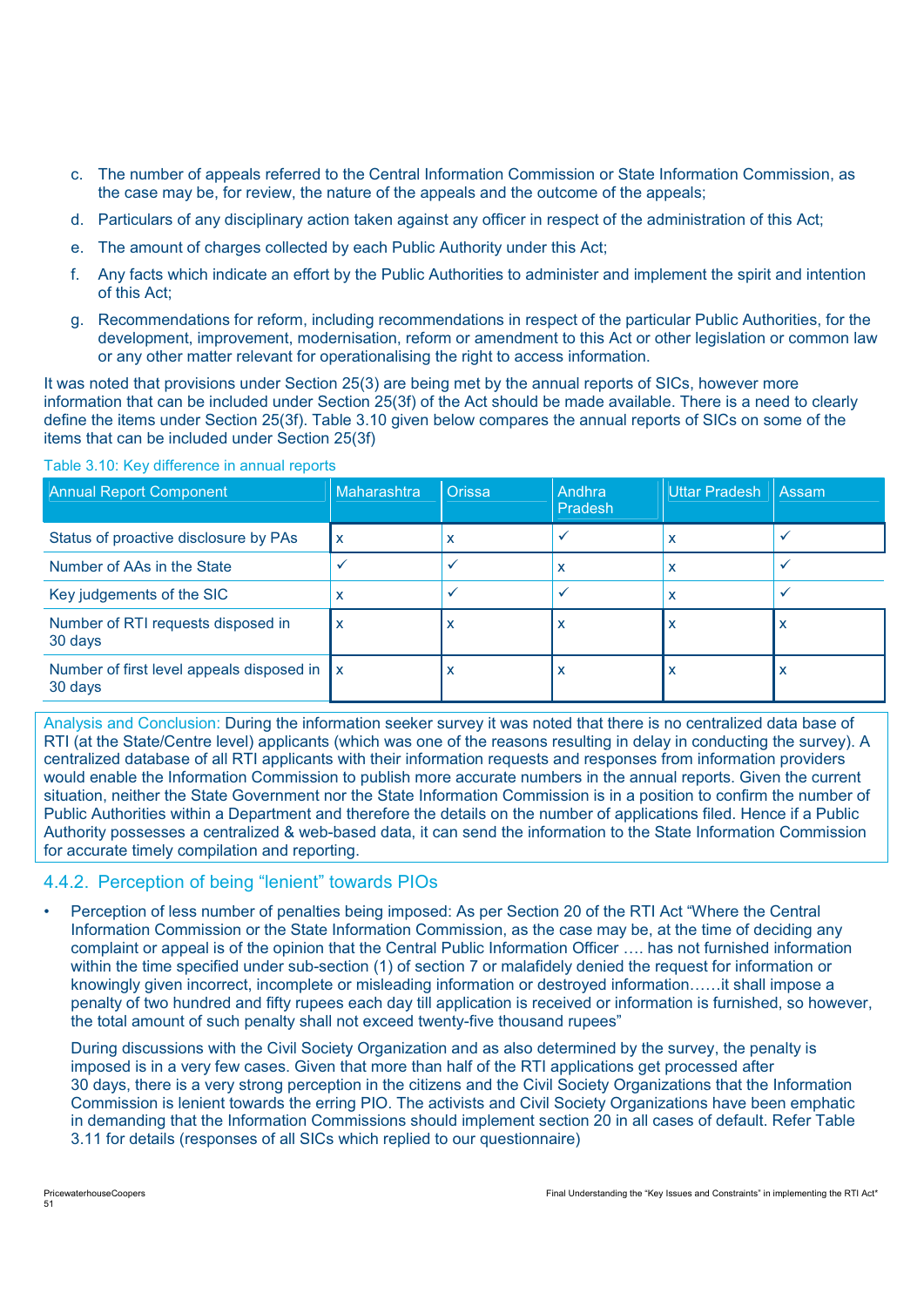#### Table 3.11: Penalties as a percentage of appeals disposed<sup>19</sup>

| <b>State</b>            | % Penalties |
|-------------------------|-------------|
| Maharashtra             | 3.6%        |
| Assam                   | <b>NA</b>   |
| AP                      | 0.045%      |
| Orissa                  | 1.3%        |
| <b>Himachal Pradesh</b> | 0%          |
| Uttarakhand             | 0.048%      |
| Meghalaya               | 1.16%       |
| <b>Total</b>            | 1.74%       |

Under utilization of Section 19(8)(b) : The Information Commission has the power to instinct the Public Authority to compensate the complainant for any loss or other detriment suffered. However the Information Commissions in each of the 5 States studied have rarely used this power.

Analysis and Conclusion: It is a matter of introspection for the Information Commission that in the cases where the citizen has not got the information within the stipulated time, then who should be held responsible. If PIO as a person is not responsible, then it has to be a systemic failure within the Public Authority. However as highlighted in the next subsection, the Information Commission does not possess adequate monitoring and review mechanism to track the failures of the Public Authorities in complying with the RTI Act.

### 4.4.3. Lack of Monitoring and Review mechanism

- Under Section 19(8a), the Central Information Commission or State Information Commission, as the case may be, has the power to require the Public Authority to take any such steps as may be necessary to secure compliance with the provisions of this Act, including
	- i. By providing access to information, if so requested, in a particular form;
	- ii. By appointing a Central Public Information Officer or State Public Information Officer, as the case may be;
	- iii. By publishing certain information or categories of information;
	- iv. By making necessary changes to its practices in relation to the maintenance, management and destruction of records;
	- v. By enhancing the provision of training on the right to information for its officials;
	- vi. By providing it with an annual report in compliance with clause (b) of sub-section (1) of section 4;

However, there are inadequate processes and records available with the Information Commission to take the above-mentioned steps. A few States conduct reviews to understand issues leading to non compliance by Public Authorities. Among the surveyed States, only Andhra Pradesh has taken concrete actions for reviewing the implementation of RTI Act at the PA level. A committee with CIC Andhra Pradesh, Chief Secretary as members has been formed which reviews the implementation every quarter. In other four states, monitoring is done only through collection of statistics on RTI implementation. To exemplify further, there is no/inadequate mechanism for monitoring the implementation of Section 4(1)(b). Out of the states surveyed under the study, only Andhra Pradesh and Assam SIC annual reports had the status of proactive disclosure conducted by the Public Authorities. In Andhra Pradesh the Chief Secretary and Chief Information Commissioner had quarterly meetings with heads of

<sup>&</sup>lt;sup>19</sup> However this may not be a true indicator of levying penalty, as the denominator is the number of appeal cases disposed and not cases where the information was not provided / provided late.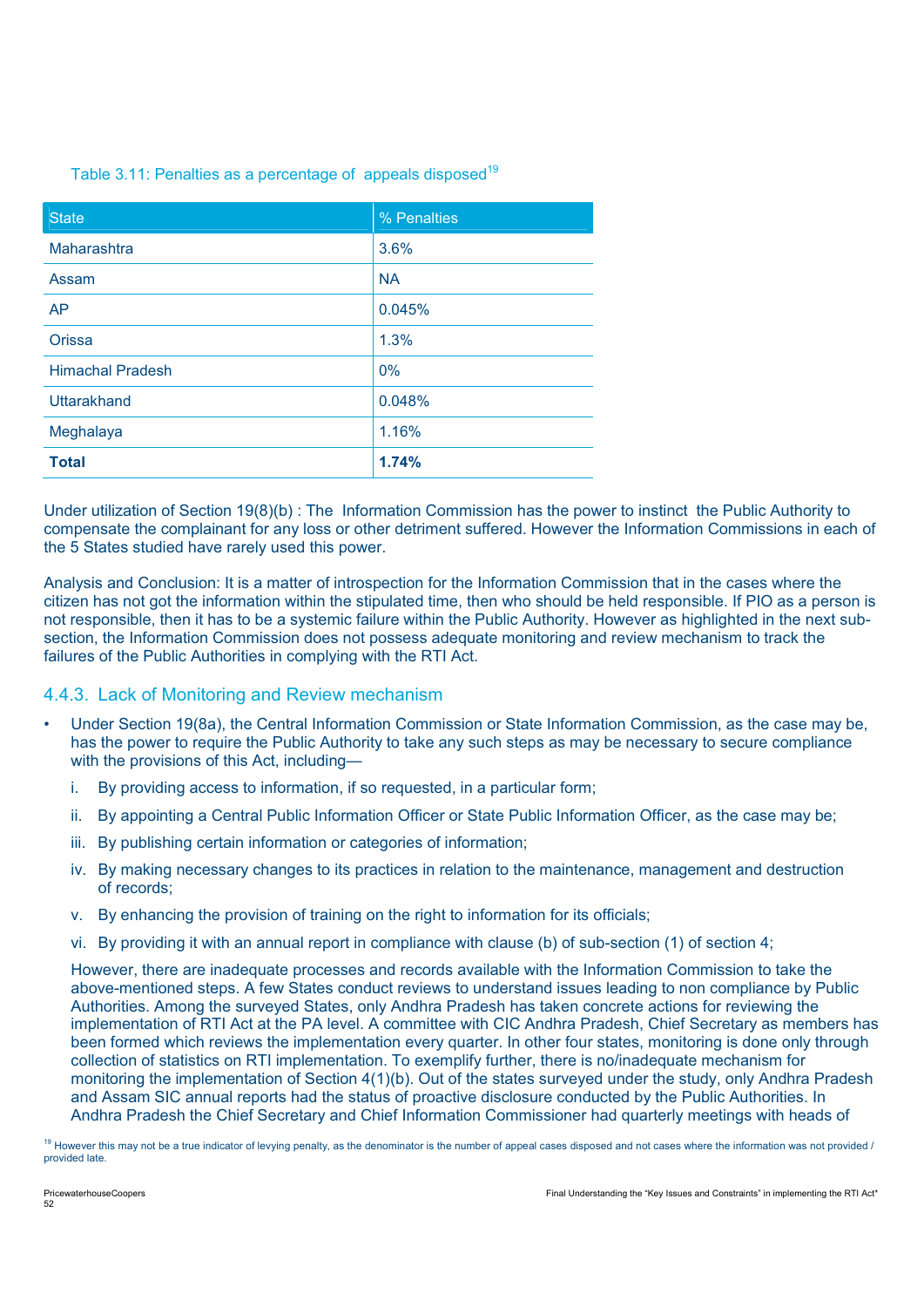Public Authorities to monitor the status of proactive disclosure. (However, it is important to note that monitoring the status of proactive disclosure in the annual report is a step in the right direction, but it alone doesn't guarantee an effective monitoring system for proactive disclosure).

Analysis and Conclusion: One of the most important roles of the Information Commission is to monitor and review the Public Authority and initiate actions to make them comply with the spirit of the Act. However this has been one of the weakest links in the implementation of the Act. It is acknowledged and appreciated that the Information Commissions have been primarily been spending most of their time in "hearings" and disposing off appeals. However monitoring the Public Authority for compliance of the Act is also an important aspect of the role of the Information Commission, which could result in reducing the number of appeals.

Given the huge effort involved in the identifying the Public Authority & their non-compliance issues, it is imperative that the Information Commission mobilize the citizens/use third party agencies in identification of non-compliance by the Public Authorities.

### 4.4.4. High level of pendency

The number of RTI Appeals with the Information Commissions is growing at a rapid pace year after year. In Maharashtra, the numbers of appeals grew to 15,959 in 2007; in the coming years this pace of growth of second appeals is expected to be sustained due to increasing awareness and usage of RTI Act by citizens. With current volumes of appeals, there seem to be delays in disposing off cases. In Maharashtra SIC, there is a "wait period" of more than 12 months, thus discouraging citizens from filing appeals. In fact, in all the states surveyed except Assam<sup>20</sup>, the "wait period" is usually more than 3 months. This is a grave situation, which requires urgent intervention for the RTI Act to survive the threat of landing in a situation of "justice delayed".

|                         | Appeals and<br>complaints filed | Appeals and<br>complaints<br>disposed | Cumulative<br>Pendency | % Pendency | Approx<br>wait Period |
|-------------------------|---------------------------------|---------------------------------------|------------------------|------------|-----------------------|
| Maharashtra             | 11579                           | 3611                                  | 13949                  | 120%       | 14.4 Months           |
| Assam                   | 189                             | 189                                   | 0                      | $0\%$      | 0 months              |
| <b>AP</b>               | 2217                            | 2217                                  | 804                    | 36%        | 4.3                   |
| Orissa                  | 2415                            | 499                                   | 800                    | 33%        | 3.9 months            |
| <b>Himachal Pradesh</b> | 306                             | 306                                   | 0                      | $0\%$      | 0 months              |
| Uttarakhand             | 1349                            | 1479                                  | 42                     | 3%         | 0.3 months            |
| Meghalaya               | 156                             | 172                                   | 0                      | 0%         | 0 months              |

Table 3.12: Pendency levels of second appeals at various states

As can be observed in table 3.12 (responses of all SICs which replied to our questionnaire), the disposal rate of appeals and complaints is quite low in Maharashtra, whereas they have disposed off the maximum number of appeals in the year. In 2007, 13,949 of the appeals and complaints were pending in Maharashtra. In other four states the pendency varies from 36% to 0%.

Analysis and Conclusion: The pendency at the Information Commission is a huge challenge. Unless and until the pendency is kept at manageable level, the objective of the Act would not be met. High pendency of appeals is due to non optimal processes for disposing off appeals and complaints.

### 4.4.5. Geographical spread of the Information Commissions

<sup>&</sup>lt;sup>20</sup> Assam has low volumes of appeals, thus pendency is not an issue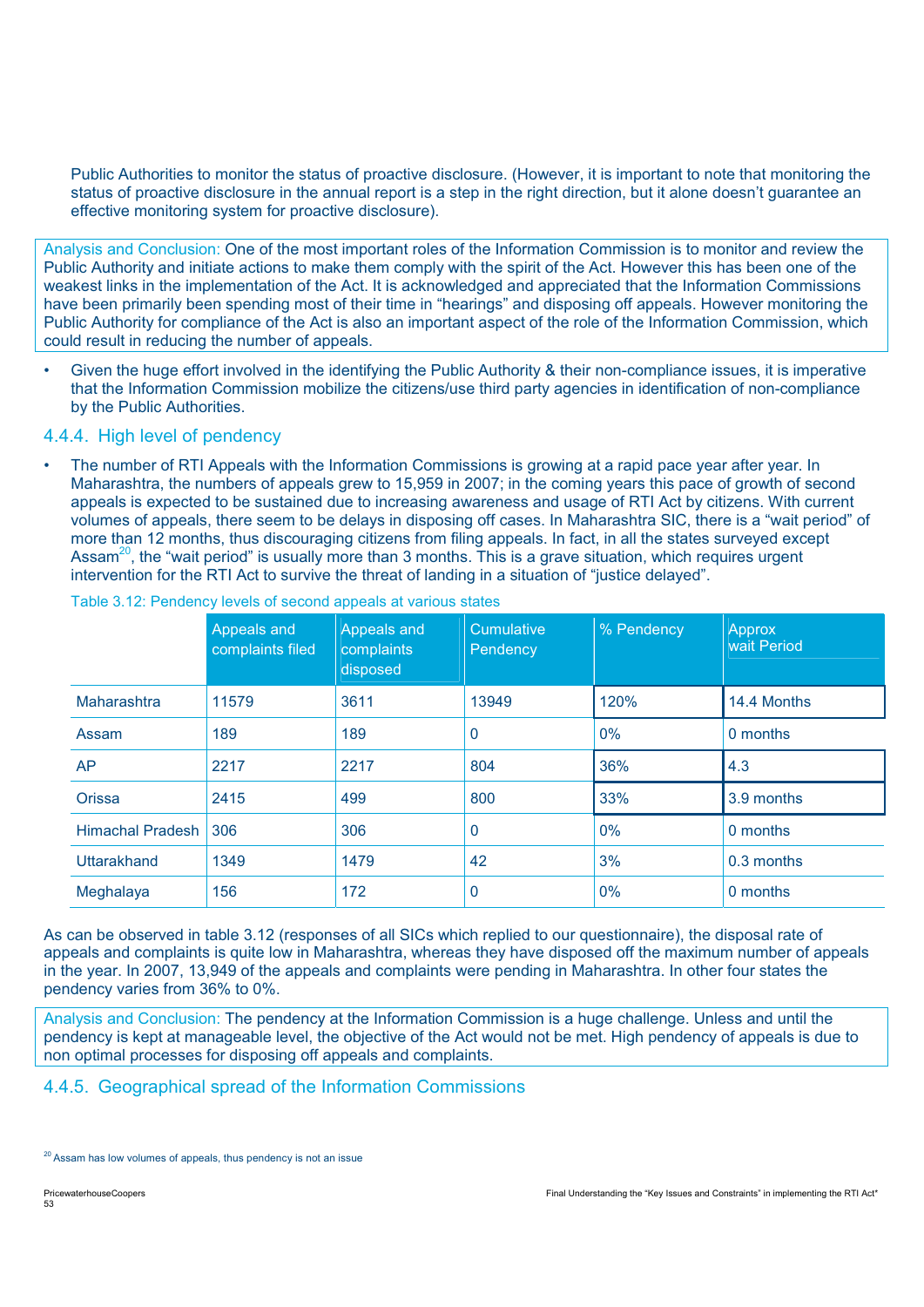• Majority of the Information Commissions are situated in the State capitals, which results in appellants undergoing an additional cost in order to attend the hearings. The RTI Act had envisaged such an issue and had mentioned the procedure to overcome it under section 12(7) for the Central Government and 15(7) for the State Governments. These provisions allow Information Commissions to set up regional offices with prior approval of State Governments. Maharashtra SIC has already set up regional offices across the State. The offices are present in Pune, Aurangabad, Nagpur, Konkan and Mumbai. As a result, an appellant approaches the nearest office thus saving considerable expenses and time. The Central Information Commission, which has jurisdiction over RTI appeals relating to Central Government Public Authorities spread across the country, is located in Delhi which results in wastage of considerable time/ expenses of PIOs and the appellants, who come from far off areas.

Analysis and Conclusion: The benefits of setting up regional offices far outweigh the initial capital costs involved in setting them up.

### 4.4.6. Variation in assumption of role by SIC and State Governments

• Chapter V of the RTI Act lays down the role of State Information Commission as a second Appellate Authority and activities like promotion of RTI usage and establishment of a monitoring framework have been entrusted with the appropriate Governments<sup>21</sup>. It was observed during the survey that there is no clear division of responsibilities between the State Information Commission and the Nodal Department in terms of monitoring the implementation of RTI Act. In some cases, State Information Commissions have been proactive in establishing a monitoring framework for RTI Implementation and implementing awareness campaigns (for e.g. Andhra Pradesh), and in same other cases, e.g. Orissa) the SICs have restricted themselves to the role of an Appellate Authority and the monitoring and promotional activities are being carried out by the Nodal Departments.

The following table illustrates the deviation in roles of SIC and nodal agencies from expectations mentioned in the RTI Act.

| State                 | Involved in monitoring of<br><b>RTI</b> Implementation |                           | Involved in publishing guidelines   Involved in publishing User<br>for Information Providers |                           | guides for Information Seekers |                           |
|-----------------------|--------------------------------------------------------|---------------------------|----------------------------------------------------------------------------------------------|---------------------------|--------------------------------|---------------------------|
| As per the RTI Act    | <b>SIC</b>                                             | Appropriate<br>Government | <b>SIC</b>                                                                                   | Appropriate<br>Government | <b>SIC</b>                     | Appropriate<br>Government |
| <b>Maharashtra</b>    | Х                                                      |                           | X                                                                                            | X                         | X                              | X                         |
| <b>Orissa</b>         | x                                                      |                           | $\checkmark$                                                                                 | X                         | $\checkmark$                   | $\times$                  |
| <b>Andhra Pradesh</b> | $\checkmark$                                           | X                         | $\checkmark$                                                                                 | X                         | $\checkmark$                   | X                         |
| <b>Uttar Pradesh</b>  | Χ                                                      | X                         | X                                                                                            | X                         | X                              | X                         |
| <b>Assam</b>          | ✓                                                      | $\times$                  | x                                                                                            | X                         | X                              | X                         |
| <b>Central</b>        |                                                        | $\mathsf{X}$              | X                                                                                            | $\checkmark$              | X                              | $\checkmark$              |

Table 3.13: Role of SICs and Nodal Departments across the states

Analysis and Conclusion: The Act is quite unambiguous in terms of the responsibilities of the appropriate Government and the Information Commission. However, as per the current situation on the ground level currently the Information Commission is as effective as the support provided by the appropriate Government. The Information Commission is always dependent on the financial and infrastructural support from the Government. In some of the States, (like UP), the effectiveness of communication/guide from the State Government carries more emphasis than the communication by the State Information Commission.

<sup>&</sup>lt;sup>21</sup> Details in section 26, 27 and 30 of the RTI Act